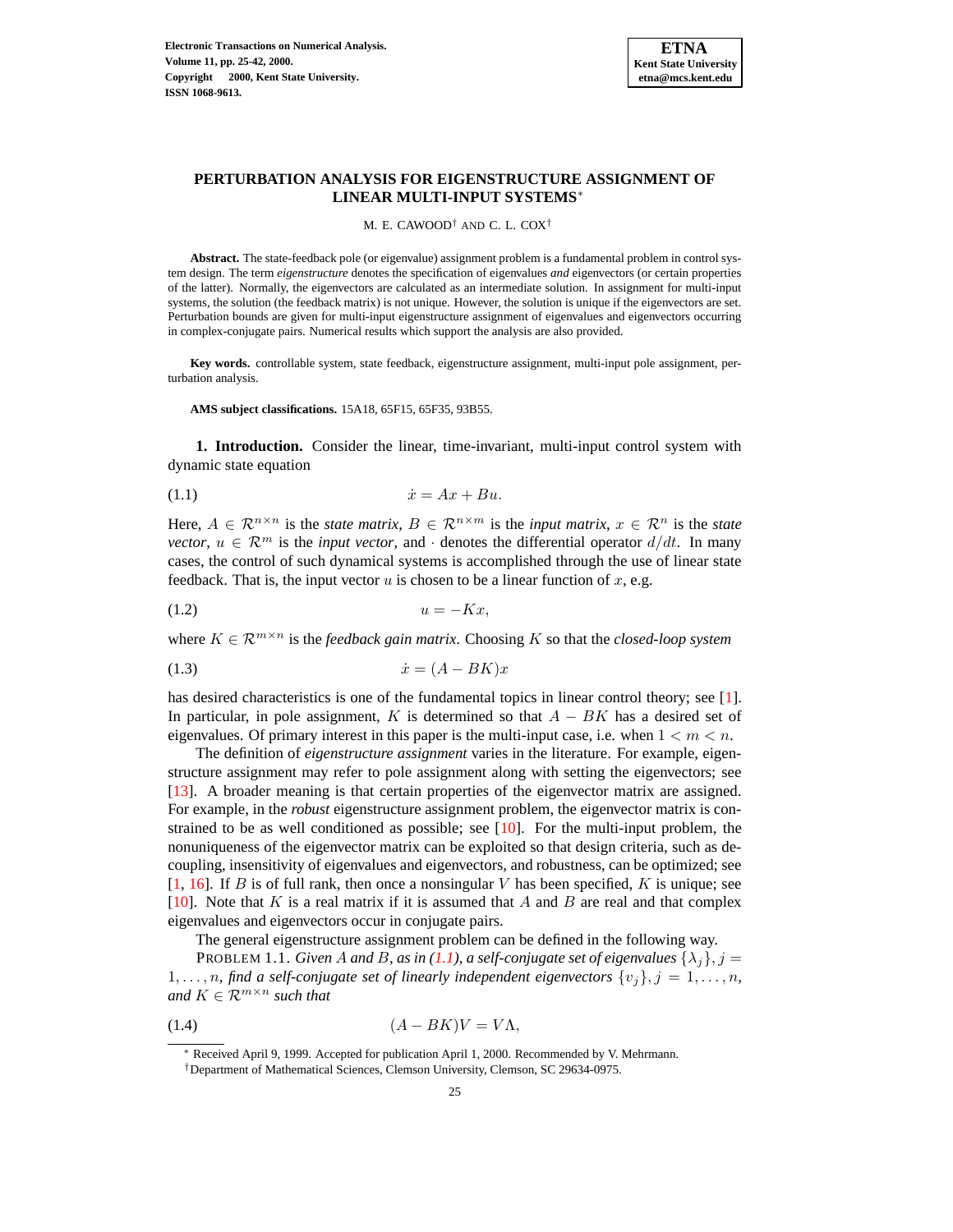*where*

$$
\Lambda = \mathrm{diag}(\lambda_1, \ldots, \lambda_n),
$$

*and where*

$$
V=[v_1,\ldots,v_n].
$$

Necessary conditions for the existence of a solution to PROBLEM [1.1](#page-0-1) can be found in [\[10\]](#page-16-1). Necessary and sufficient conditions for the existence of a nonsingular V solution to PROBLEM [1.1,](#page-0-1) for the case where A and B are complex and the eigenvalues are not restricted to occur in complex conjugate pairs, are in [\[12\]](#page-16-2).

It is assumed that the pair  $(A, B)$  is controllable, which is equivalent to the statement, [\[9\]](#page-16-3),

(1.5) 
$$
rank[A - \lambda I_n, B] = n, \forall \lambda \in \mathcal{C}.
$$

<span id="page-1-1"></span><span id="page-1-0"></span>As a result of [\(1.5\)](#page-1-0), and the assumption that  $1 < m < n$ , it follows that

(1.6) 
$$
||A - \lambda_j I|| > 0, \ \ j = 1, ..., n.
$$

Without loss of generality, it is assumed that B is of full rank.

Though there are many solution algorithms, there are fewer references on perturbation analysis of the pole-assignment problem [\[14\]](#page-17-2). A perturbation analysis for the single-input case is given in [\[2\]](#page-16-4). Perturbation analyses for both single-input and multi-input cases are given in [\[14\]](#page-17-2), under the assumption that the closed-loop system has no repeated eigenvalues. With the same assumption, perturbation theory for the single-input case is developed in [\[11\]](#page-16-5). Note that for the single input case,  $A-BK$  is diagonalizable if and only if its eigenvalues are distinct [\[10\]](#page-16-1). Characterization of the set of ill-posed problems  $(A, B)$ , under the assumption that there is no intersection between the set of eigenvalues of A and that of  $A - BK$ , is considered in [\[5\]](#page-16-6). A perturbation analysis for multiple input pole placement can be found in [\[12\]](#page-16-2), where perturbation results for the feedback gain and the poles of the closed loop system are provided, along with computational results comparing the actual poles with the eigenvalues of the closed loop system formed from  $(A, B)$  and the perturbed gain matrix.

The goal of this paper is to present a perturbation analysis of PROBLEM [1.1.](#page-0-1) The primary result is a perturbation bound for the feedback gain matrix K. An intermediate result, for perturbations in the eigenvector matrix  $V$ , is motivated by the dependence of  $K$  on  $V$ . The bound on perturbations in  $V$  applies to all possible eigenvector matrices. These results are independent of the algorithm used for computation. Throughout the paper it is assumed that a nonsingular matrix  $V$  of right eigenvectors can be found. Without loss of generality it is assumed that V has been normalized so that each column has unit Euclidean length. Supporting numerical results are provided.

<span id="page-1-3"></span>To establish notation and to provide a foundation for the analysis of the next section, some known results are stated here, without proof.

LEMMA 1.1. [\[10\]](#page-16-1) *Given* A*,* B*,* Λ*, and* V *, with* B *full rank, and* V *nonsingular, there exists a real matrix* K*, which is the solution to equation* [\(1.4\)](#page-0-2) *if and only if*

<span id="page-1-2"></span>
$$
(1.7)\qquad \qquad U_2^T(AV - V\Lambda) = 0,
$$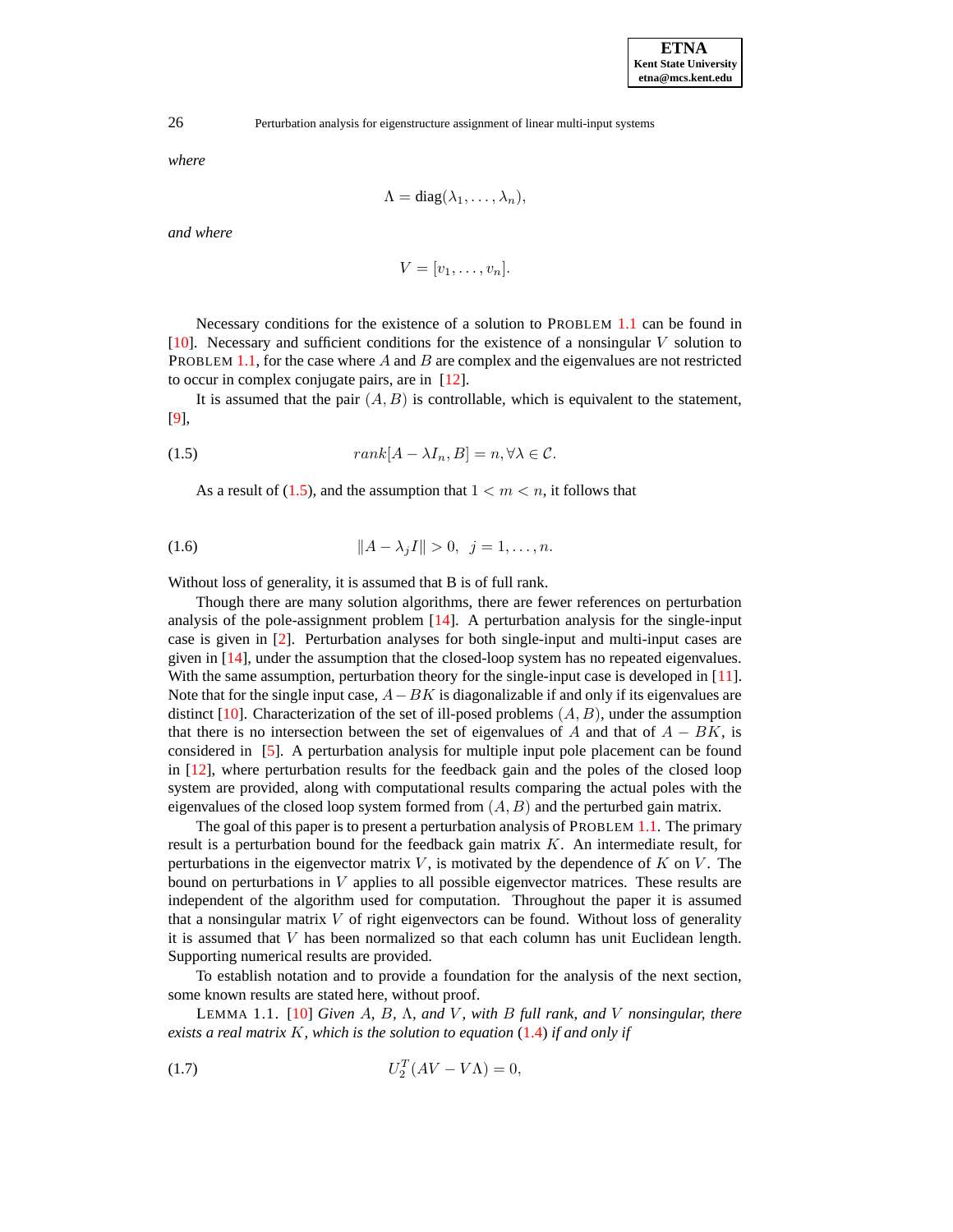## M. E. Cawood and C. L. Cox 27

*where*

<span id="page-2-0"></span>(1.8) 
$$
B = UB^0 := [U_1, U_2] \left[ \begin{array}{c} B_1^0 \\ 0 \end{array} \right]
$$

with  $U = [U_1, U_2]$  orthogonal and  $B_1^0$  nonsingular. Moreover,  $K$  is found as the solution of

(1.9) 
$$
B_1^0 K V = U_1^T (A V - V \Lambda).
$$

Without loss of generality it is assumed that  $B_1^0$  is upper triangular with positive diagonal entries.

In the next lemma the condition number  $\kappa_2(B)$  is defined as

$$
\kappa_2(B) = \|B^+\|_2 \|B\|_2.
$$

LEMMA 1.2. [\[4\]](#page-16-7) *Suppose full rank matrix*  $B \in C^{n \times m}$ ,  $m \le n$  *has QR factorization*  $B = Q_1 R$  with  $Q_1 \in C^{n \times m}$ ,  $R \in C^{m \times m}$ . If  $\Delta B \in C^{n \times m}$  satisfies

(1.10) 
$$
\kappa_2(B) \frac{\|Q_1^T \Delta B\|_2}{\|B\|_2} < 1,
$$

*then there is a unique* QR *factorization*

<span id="page-2-2"></span>
$$
B + \Delta B = (Q_1 + \Delta Q_1)(R + \Delta R)
$$

*with*

<span id="page-2-3"></span>(1.11) 
$$
\|\Delta Q_1\|_F \le \sqrt{2}\kappa_2(B)\frac{\|\Delta B\|_F}{\|B\|_2} + O(\epsilon^2),
$$

*and*

<span id="page-2-4"></span>(1.12) 
$$
\frac{\|\Delta R\|_F}{\|R\|_2} \le \sqrt{2}\kappa_2(B)\frac{\|\Delta B\|_F}{\|B\|_2} + O(\epsilon^2),
$$

*where*  $\|\Delta B\|_F \equiv \epsilon \|B\|_2$ .

LEMMA 1.3. [\[15\]](#page-17-3) Let S and T be k-dimensional subspaces of  $\mathcal{C}^n$  with S,  $\mathcal{S}^{\perp}$ , T,  $\mathcal{T}^{\perp}$ *having orthonormal bases*  $\{p_1, ..., p_k\}$ *,*  $\{p_{k+1}, ..., p_n\}$ *,*  $\{q_1, ..., q_k\}$  *and*  ${q_{k+1}, \ldots, q_n}$ *, respectively. Defining matrices* 

$$
P_1 = [p_1, \ldots, p_k], \quad P_2 = [p_{k+1}, \ldots, p_n], \quad Q_1 = [q_1, \ldots, q_k], \quad Q_2 = [q_{k+1}, \ldots, q_n],
$$

*the distance between subspaces*  $S$  *and*  $T$ *,*  $d(S, T)$  *satisfies* 

<span id="page-2-5"></span><span id="page-2-1"></span>
$$
(1.13) \t d(S, \mathcal{T}) = ||Q_2^* P_1||_2 = ||Q_1^* P_2||_2 = ||P_1^* Q_2||_2 = ||P_2^* Q_1||_2.
$$

LEMMA 1.4. [\[3\]](#page-16-8) *For*  $F \in \mathbb{R}^{n \times n}$  *with*  $||F|| < 1$ *, using an operator matrix norm,* 

$$
||(I - F)^{-1}|| \le \frac{1}{1 - ||F||}.
$$

The Kronecker product of  $A \in \mathcal{C}^{m \times n}$  and  $B \in \mathcal{C}^{p \times q}$  is the matrix  $D \in \mathcal{C}^{mp \times nq}$  defined as

$$
D = A \otimes B = \left[ \begin{array}{ccc} a_{11}B & \cdots & a_{1n}B \\ \vdots & \vdots & \vdots \\ a_{n1}B & \cdots & a_{nn}B \end{array} \right].
$$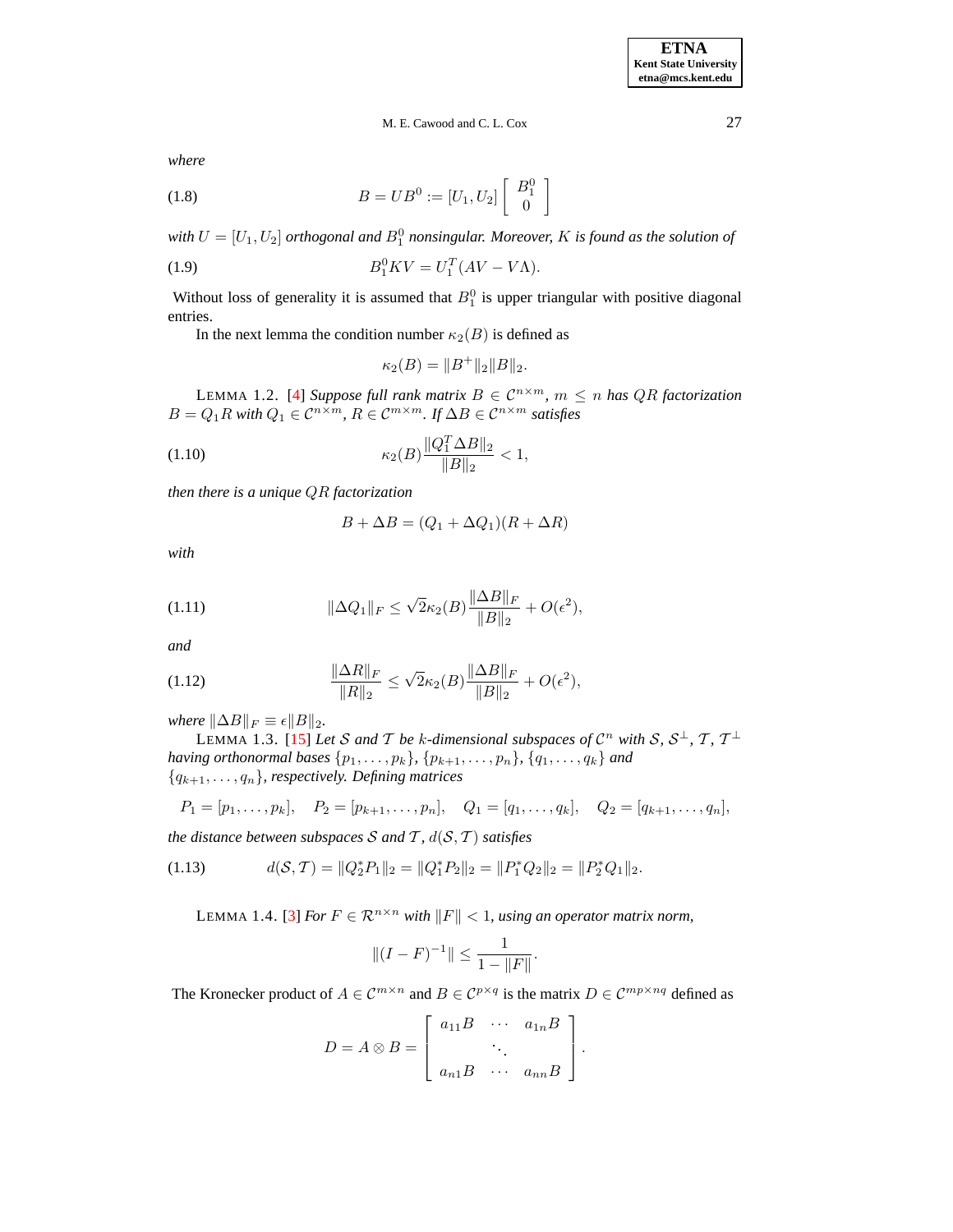LEMMA 1.5. [\[8\]](#page-16-9) *For*  $A \in \mathcal{C}^{m \times n}$ ,  $X \in \mathcal{C}^{n \times p}$ ,  $B \in \mathcal{C}^{p \times q}$  *and*  $C \in \mathcal{C}^{m \times q}$ , *the equation* 

 $AXB = C$ 

*is equivalent to*

$$
(B^T \otimes A) \text{vec}(X) = \text{vec}(C),
$$

*where*

$$
\text{vec}(X) = [x_{11} \dots x_{n1} \ x_{12} \dots x_{n2} \dots \dots x_{1n} \dots x_{nn}]^T.
$$

**2. Analysis.** Let

$$
\widetilde{A} = A + \Delta A \n\widetilde{B} = B + \Delta B \n\widetilde{\lambda}_j = \lambda_j + \delta \lambda_j,
$$

where

(2.1)

<span id="page-3-3"></span>
$$
\|\Delta A - \delta \lambda_j I\|_F \le \epsilon \|A - \lambda_j I\|_2, \ j = 1, \dots, n.
$$

 $\|\Delta B\|_F \leq \epsilon \|B\|_2$ 

The latter inequality is motivated by [\(1.6\)](#page-1-1) and subsequent analysis. Separate bounds on  $\Delta A$ and  $\delta\lambda_i$  would lead to results which are similar to, yet more complicated than, the results in this paper.

The goal is to analyze the difference between solution K of [\(1.4\)](#page-0-2), and  $\widetilde{K}$ , the solution of the perturbed problem

<span id="page-3-1"></span>
$$
\widetilde{(A - \widetilde{B}\widetilde{K})\widetilde{V}} = \widetilde{V}\widetilde{\Lambda},
$$

where

$$
\widetilde{\Lambda} = \mathrm{diag}(\widetilde{\lambda}_1, \ldots, \widetilde{\lambda}_n),
$$

and  $\tilde{V}$  satisfies a perturbed variation of [\(1.7\)](#page-1-2). A perturbation result for V will also be derived.

The first step is to bound perturbations to  $B_1^0$  and  $U_2$  defined in [\(1.8\)](#page-2-0).

LEMMA 2.1. *Suppose that B,*  $U_1$ *,*  $U_2$ *, and*  $B_1^0$  *satisfy [\(1.8\)](#page-2-0). Define perturbation matrices*  $\Delta U_1$ ,  $\Delta U_2$ , and  $\Delta B_1^0$  so that  $[U_1 + \Delta U_1, U_2 + \Delta U_2]$  is orthogonal,  $(B_1^0 + \Delta B_1^0)$  is upper *triangular with positive diagonal entries, of full rank, and*

$$
B + \Delta B = [U_1 + \Delta U_1, U_2 + \Delta U_2] \left[ \begin{array}{c} B_1^0 + \Delta B_1^0 \\ 0 \end{array} \right].
$$

*Then*

<span id="page-3-0"></span>(2.3) 
$$
\|\Delta U_2\|_2 \le \frac{\|\Delta U_1\|_2}{1 - \|\Delta U_1\|_2}.
$$

<span id="page-3-2"></span>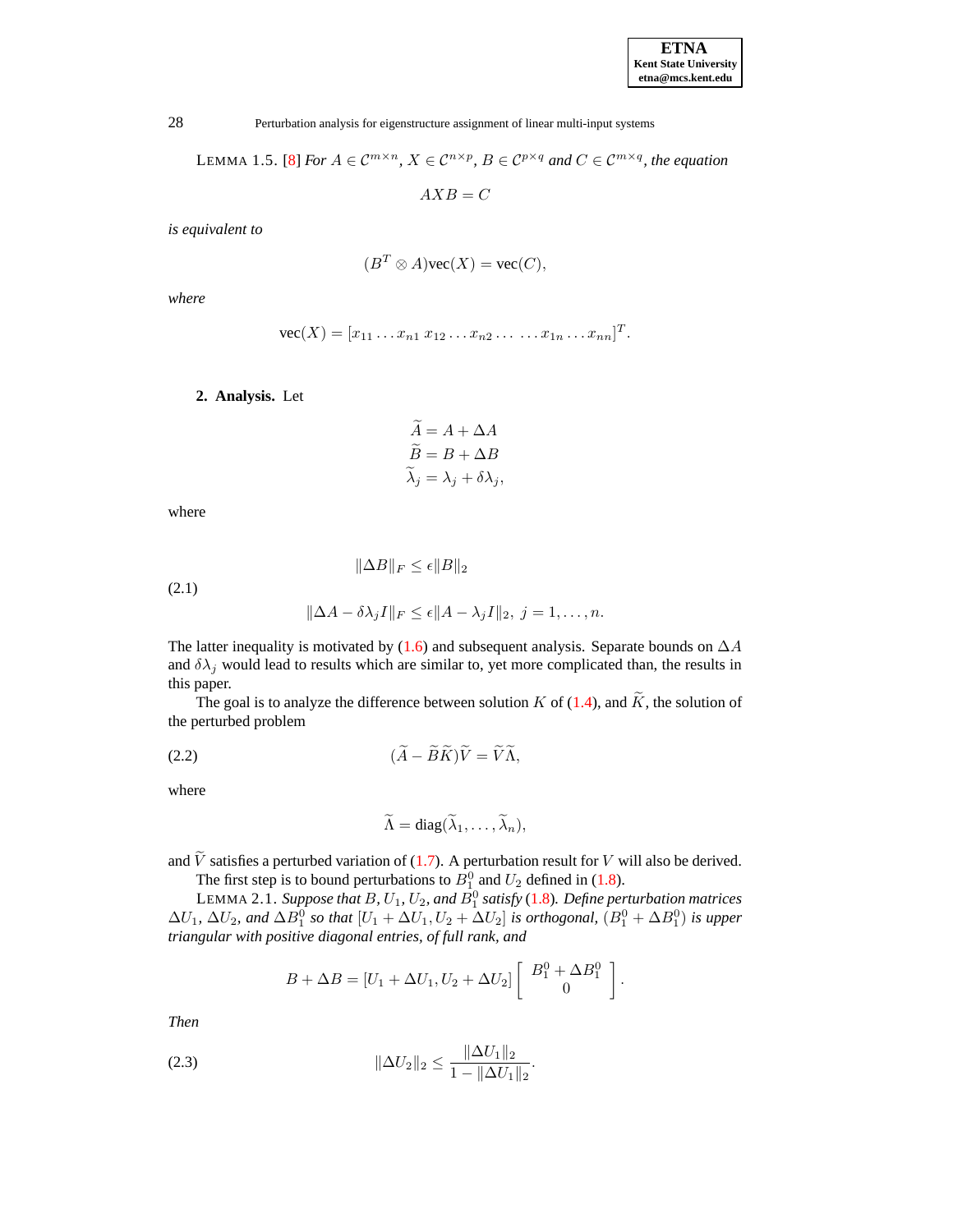<span id="page-4-0"></span>*Also, if*

$$
\epsilon \sqrt{2}\kappa_2(B) < 1,
$$

*then*

<span id="page-4-2"></span>(2.5) 
$$
\|\Delta U_2\|_2 \leq \frac{\epsilon \sqrt{2}\kappa_2(B)}{1 - \epsilon \sqrt{2}\kappa_2(B)} + O(\epsilon^2),
$$

*and*

<span id="page-4-3"></span>(2.6) 
$$
\|\Delta B_1^0\|_F \leq \epsilon \sqrt{2} \|B\|_2 \kappa_2(B) + O(\epsilon^2).
$$

*Proof*. The equality

(2.7) 
$$
(U_1 + \Delta U_1)^T (U_2 - (U_1 \Delta U_1^T)(I + U_1 \Delta U_1^T)^{-1} U_2) = 0
$$

motivates the definition

$$
\Delta U_2 := -(U_1 \Delta U_1^T)(I + U_1 \Delta U_1^T)^{-1} U_2
$$

so that using Lemma [1.4,](#page-2-1)

<span id="page-4-1"></span>
$$
(2.8) \t\t ||\Delta U_2||_2 \le ||U_1 \Delta U_1^T||_2 ||(I + U_1 \Delta U_1^T)^{-1}||_2 \le \frac{||\Delta U_1^T||_2}{1 - ||\Delta U_1^T||_2},
$$

and therefore [\(2.3\)](#page-3-0) is proven. It can be shown that [\(1.10\)](#page-2-2) follows from [\(2.4\)](#page-4-0), with  $Q_1$  replaced by  $U_1$ , as follows:

$$
1 > \epsilon \sqrt{2}\kappa_2(B) > \epsilon \kappa_2(B) \ge \frac{\|\Delta B\|_F}{\|B\|_2} \kappa_2(B)
$$

$$
\ge \frac{\|\Delta B\|_2}{\|B\|_2} \kappa_2(B) \ge \frac{\|U_1^T \Delta B\|_2}{\|B\|_2} \kappa_2(B).
$$

Using  $(1.11)$ , it follows that

$$
\|\Delta U_1\|_2 \le \|\Delta U_1\|_F \le \sqrt{2}\kappa_2(B)\frac{\|\Delta B\|_F}{\|B\|_2} + O(\epsilon^2)
$$
  
=  $\sqrt{2}\|B^+\|_2\|\Delta B\|_F + O(\epsilon^2) \le \epsilon\sqrt{2}\kappa_2(B) + O(\epsilon^2).$ 

Combining this with [\(2.8\)](#page-4-1) proves [\(2.5\)](#page-4-2). Using [\(1.12\)](#page-2-4), it follows that

$$
(2.9) \qquad \frac{\|\Delta B_1^0\|_F}{\|B_1^0\|_2} \le \sqrt{2}\kappa_2(B)\frac{\|\Delta B\|_F}{\|B\|_2} + O(\epsilon^2) \le \sqrt{2}\kappa_2(B)\frac{\epsilon\|B\|_2}{\|B\|_2} + O(\epsilon^2).
$$

and  $(2.6)$  follows.  $\square$ 

The next two lemmas lead to a theorem for a bound on the perturbation to  $V$ . LEMMA 2.2. *Suppose V* and  $U_2$  *satisfy* [\(1.7\)](#page-1-2) and  $\Delta V$  *is defined so that the columns of*  $\sim$ 

$$
V = V + \Delta V \text{ satisfy}
$$

<span id="page-4-4"></span>(2.10) 
$$
[U_2 + \Delta U_2]^T (\widetilde{A} - \widetilde{\lambda}_j I) \widetilde{v}_j = 0, j = 1, ..., n.
$$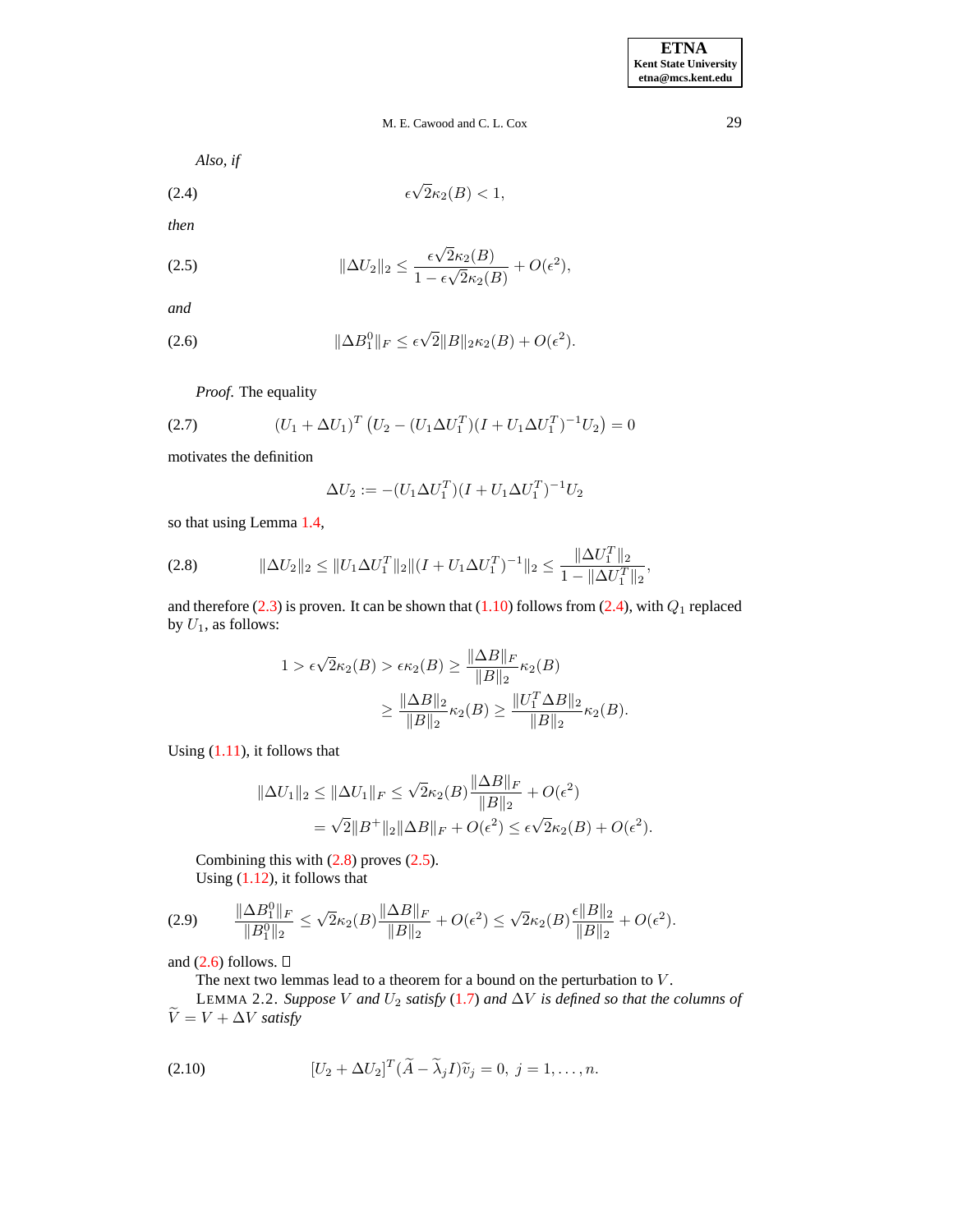*Define*  $M_j$  *as*  $M_j := U_2^T(A - \lambda_j I)$  *and let*  $\Delta M_j$  *be defined so that* [\(2.10\)](#page-4-4) *may be written* (2.11)  $(M_j + \Delta M_j)\tilde{v}_j = 0.$ 

<span id="page-5-0"></span> $\int f \epsilon \sqrt{2\kappa_2(B)} < 1$ , then

<span id="page-5-1"></span>(2.12) 
$$
\|\Delta M_j\|_F \leq \frac{\epsilon (1+\sqrt{2})\kappa_2(B)\|A-\lambda_j I\|_F}{1-\epsilon\sqrt{2}\kappa_2(B)} + O(\epsilon^2).
$$

*Proof.* Equation [\(2.10\)](#page-4-4) can be written in the form of [\(2.11\)](#page-5-0) by defining  $\Delta M_i$  as

(2.13) 
$$
\Delta M_j = U_2^T (\Delta A - \delta \lambda_j I) + \Delta U_2^T (A - \lambda_j I) + \Delta U_2^T (\Delta A - \delta \lambda_j I)
$$

so that, using  $(2.5)$ ,

$$
\|\Delta M_j\|_F \le \|U_2^T(\Delta A - \delta \lambda_j I)\|_F + \|\Delta U_2^T(A - \lambda_j I)\|_F + \|\Delta U_2^T(\Delta A - \delta \lambda_j I)\|_F
$$
  
\n
$$
\le \|\Delta A - \delta \lambda_j I\|_F + \|\Delta U_2^T\|_2 \|A - \lambda_j I\|_F + \mathcal{O}(\epsilon^2)
$$
  
\n
$$
\le \epsilon \|A - \lambda_j I\|_F + \frac{\epsilon \sqrt{2} \kappa_2(B)}{1 - \epsilon \sqrt{2} \kappa_2(B)} \|A - \lambda_j I\|_F + \mathcal{O}(\epsilon^2),
$$

and the result follows noting that  $\kappa_2(B) \geq 1$ .  $\square$ 

Let  $\widetilde{M}_j = M_j + \Delta M_j$ . Introduce matrices  $W_j$ ,  $V_j$ ,  $R_j$  and corresponding perturbed forms  $\widetilde{W}_j$ ,  $\widetilde{V}_j$ , and  $\widetilde{R}_j$  so that  $M_j^* = [W_j, V_j]R_j$ , and  $\widetilde{M_j}^* = [\widetilde{W}_j, \widetilde{V}_j]\widetilde{R}_j$ , where  $[W_j, V_j]$ and  $[W_j, V_j] \in C^{n \times n}$  are unitary, and  $R_j$  and  $R_j \in C^{n \times (n-m)}$  are full-rank and upper triangular with positive diagonal elements.

<span id="page-5-4"></span>To simplify notation, define the quantity

(2.14) 
$$
c_{F2}(M_j) = ||A - \lambda_j I||_F ||M_j^+||_2.
$$

Note that

$$
c_{F2}(M_j) \ge \kappa_2(M_j) \ge 1.
$$

<span id="page-5-3"></span>Then the following lemma holds. LEMMA 2.3. *Let*  $\widetilde{V}_j = V_j + \Delta V_j$ *. If* 

<span id="page-5-2"></span>(2.15) 
$$
\epsilon (2 + 2\sqrt{2}) \kappa_2(B) c_{F2}(M_j) < 1,
$$

*then*

(2.16) 
$$
\|\Delta V_j\|_2 \leq \frac{\epsilon (2 + \sqrt{2}) \kappa_2(B) c_{F2}(M_j)}{1 - \epsilon (2 + 2\sqrt{2}) \kappa_2(B) c_{F2}(M_j)} + O(\epsilon^2).
$$

*Proof.* From [\(1.11\)](#page-2-3) and [\(2.12\)](#page-5-1), and with  $\widetilde{W}_j = W_j + \Delta W_j$ ,

$$
\|\Delta W_j\|_2 \le \|\Delta W_j\|_F \le \sqrt{2}\kappa_2(M_j)\frac{\|\Delta M_j\|_F}{\|M_j\|_2} + O(\epsilon^2)
$$
  
=  $\sqrt{2}\|M_j^+\|_2\|\Delta M_j\|_F + O(\epsilon^2)$   
 $\le \frac{\epsilon\sqrt{2}\|M_j^+\|_2(1+\sqrt{2})\kappa_2(B)\|A-\lambda_jI\|_F}{1-\epsilon\sqrt{2}\kappa_2(B)} + O(\epsilon^2)$   
=  $\frac{\epsilon(2+\sqrt{2})c_{F2}(M_j)\kappa_2(B)}{1-\epsilon\sqrt{2}\kappa_2(B)} + O(\epsilon^2).$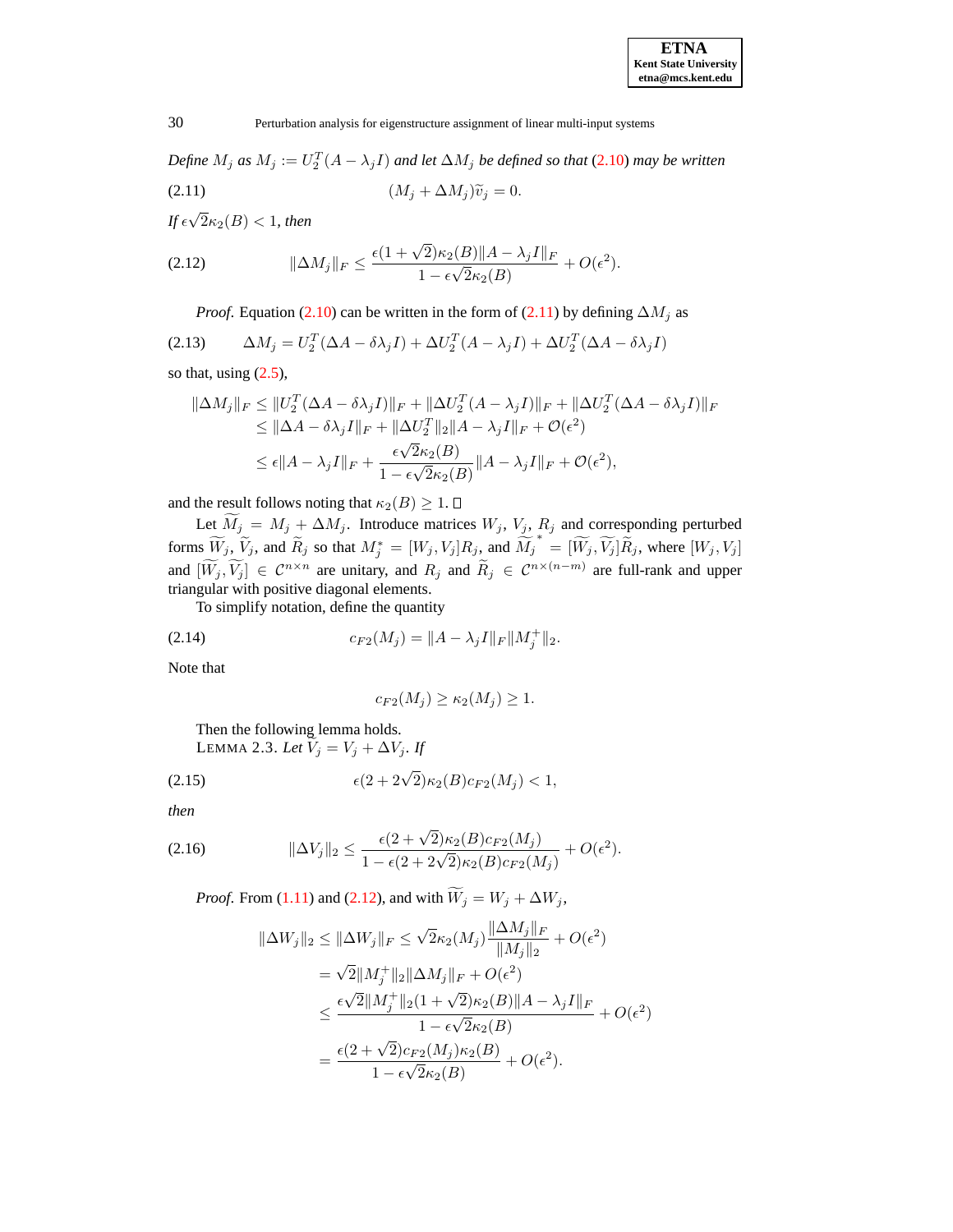Using [\(2.3\)](#page-3-0) with  $M_j^*$  in place of B,  $V_j$  in place of  $U_2$  and  $W_j$  in place of  $U_1$ ,

$$
\|\Delta V_j\|_2 \le \frac{\|\Delta W_j\|_2}{1 - \|\Delta W_j\|_2} \le \frac{\frac{\epsilon (2 + \sqrt{2})\kappa_2(B)c_{F2}(M_j)}{1 - \frac{\epsilon (2 + \sqrt{2})\kappa_2(B)c_{F2}(M_j)}{1 - \frac{\epsilon (2 + \sqrt{2})\kappa_2(B)c_{F2}(M_j)}{1 - \epsilon \sqrt{2}\kappa_2(B)}} + O(\epsilon^2),
$$

and the result follows.  $\square$ 

<span id="page-6-2"></span>By definition,  $V_j$  is a matrix of orthonormal columns such that  $M_jV_j = 0$ , and  $\tilde{V}_j$  is a matrix of orthonormal columns such that  $\widetilde{M}_j \widetilde{V}_j = 0$ . The following theorem uses Lemma [2.3](#page-5-2) to derive an upper bound on  $\|\Delta V\|_F$ .

THEOREM 2.4. *Suppose* [\(2.15\)](#page-5-3) *holds* for  $j = 1, \ldots, n$ *. Then* 

<span id="page-6-0"></span>(2.17) 
$$
\|\Delta V\|_F \le \epsilon (2+\sqrt{2})\kappa_2(B)\sqrt{\sum_{j=1}^n (c_{F2}(M_j))^2 + O(\epsilon^2)}.
$$

*Proof.* Let  $V_j = \text{range}(V_j)$  and  $V_j = \text{range}(V_j)$ . Note that  $V_j$  and  $V_j$  are subspaces of  $\mathcal{C}^n$ , and by [\(1.13\)](#page-2-5),  $d(\mathcal{V}_j, \widetilde{\mathcal{V}}_j) = ||\widetilde{V}_j^* W_j||_2$ .

It follows that

$$
d(\mathcal{V}_j, \hat{\mathcal{V}}_j) = \|\hat{V}_j^* W_j\|_2 = \|(V_j + \Delta V_j)^* W_j\|_2 = \|\Delta V_j^* W_j\|_2 \le \|\Delta V_j^*\|_2
$$
  

$$
\le \frac{\epsilon(2 + \sqrt{2})\kappa_2(B)c_{F2}(M_j)}{1 - \epsilon(2 + 2\sqrt{2})\kappa_2(B)c_{F2}(M_j)} + O(\epsilon^2).
$$

For  $v_j \in V_j$ , there exists a  $\widetilde{v}_j \in \widetilde{V}_j$  such that

$$
||v_j - \widetilde{v}_j||_2 \le \frac{\epsilon (2 + \sqrt{2})\kappa_2(B)c_{F2}(M_j)}{1 - \epsilon (2 + 2\sqrt{2})\kappa_2(B)c_{F2}(M_j)} + O(\epsilon^2).
$$

Therefore, there exists

$$
V = [\widetilde{v}_1, \dots, \widetilde{v}_n]
$$
  
=  $[v_1, \dots, v_n] + [\delta v_1, \dots, \delta v_n]$   
=  $V + \Delta V$ ,

with  $\Delta V$  satisfying

$$
\|\Delta V\|_F^2 = \sum_{j=1}^n \|\delta v_j\|_2^2 \le \sum_{j=1}^n \left( \frac{\epsilon(2+\sqrt{2})\kappa_2(B)c_{F2}(M_j)}{1-\epsilon(2+2\sqrt{2})\kappa_2(B)c_{F2}(M_j)} + O(\epsilon^2) \right)^2.
$$

Therefore,

$$
(2.18) \ \|\Delta V\|_{F} \leq \epsilon (2+\sqrt{2})\kappa_{2}(B)\sqrt{\sum_{j=1}^{n}\left(\frac{c_{F2}(M_{j})}{1-\epsilon(2+2\sqrt{2})\kappa_{2}(B)c_{F2}(M_{j})}\right)^{2}}+O(\epsilon^{2}),
$$

<span id="page-6-1"></span>and the result follows.  $\square$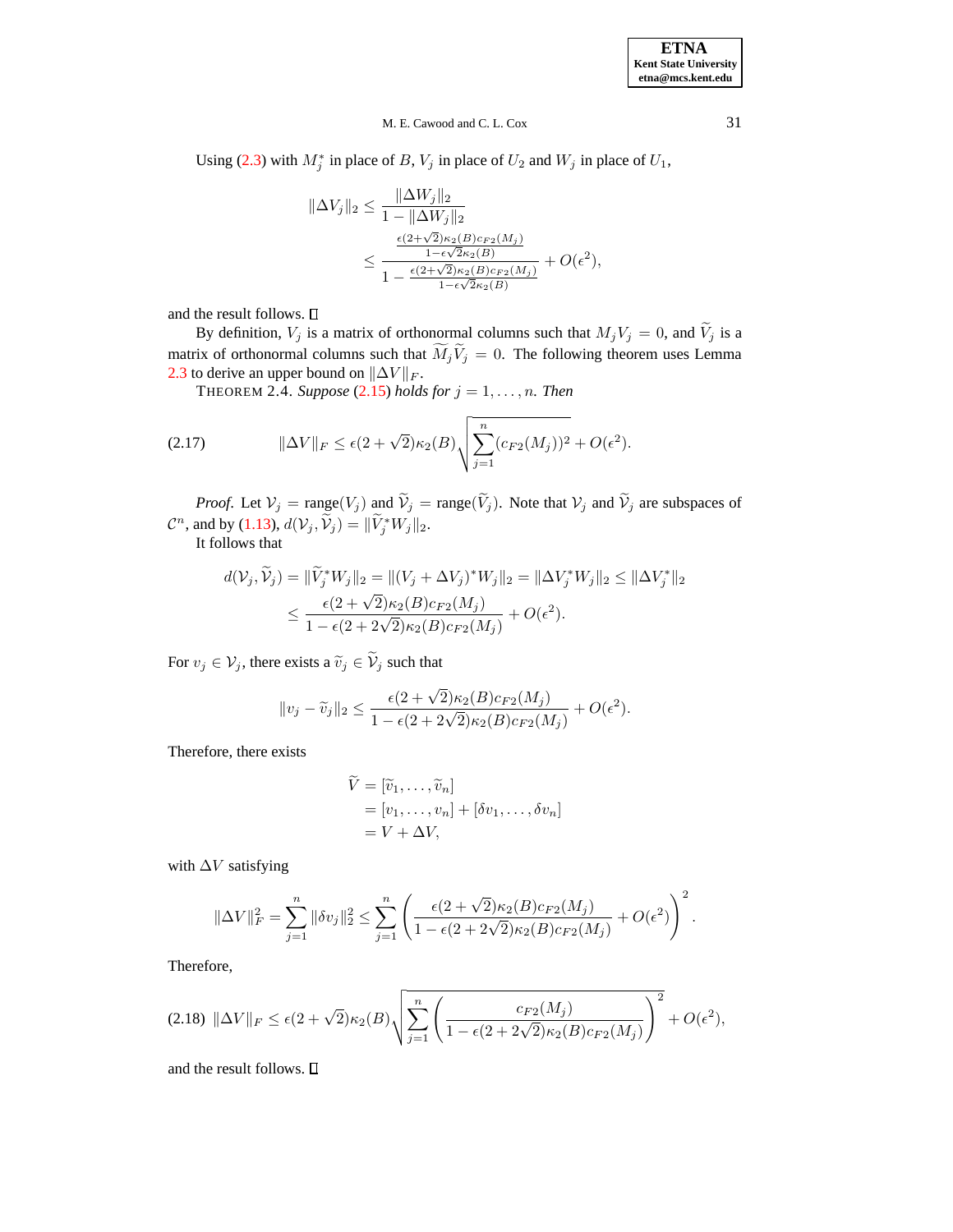| <b>ETNA</b>                  |  |  |  |  |
|------------------------------|--|--|--|--|
| <b>Kent State University</b> |  |  |  |  |
| etna@mcs.kent.edu            |  |  |  |  |

LEMMA 2.5. *Suppose* [\(2.15\)](#page-5-3) *holds for*  $j = 1, ..., n$ *. Then, there exists a solution*  $\widetilde{K}$  *to the perturbed problem* [\(2.2\)](#page-3-1) *which satisfies the equation*

<span id="page-7-0"></span>(2.19) 
$$
(\Phi + \Delta \Phi)\text{vec}(\widetilde{K}) = s + \delta s,
$$

*where*

$$
\Phi = V^T \otimes B_1^0,
$$
  

$$
s = \text{vec} (U_1^T [AV - VA]),
$$

<span id="page-7-1"></span>
$$
(2.20) \qquad \|\Delta \Phi\|_2 \le \epsilon (2 + 2\sqrt{2})\|V\|_2 \|B\|_2 \kappa_2(B) \sqrt{\sum_{j=1}^n (c_{F2}(M_j))^2} + O(\epsilon^2),
$$

*and*

<span id="page-7-2"></span>
$$
(2.21) \qquad \|\delta s\|_2 \leq \epsilon (3 + 2\sqrt{2})\kappa_2(B)\sqrt{\sum_{j=1}^n[\|A - \lambda_j I\|_2 c_{F2}(M_j)]^2} + O(\epsilon^2).
$$

<span id="page-7-3"></span>*Proof*. From Lemmas [1.1](#page-1-3) and [1.5,](#page-3-2) K satisfies

$$
(2.22) \t\t \Phi \text{ vec}(K) = s.
$$

Suppose  $\widetilde{K}$  solves the perturbed problem

$$
(V + \Delta V)^T \otimes (B_1^0 + \Delta B_1^0) \text{vec}(\widetilde{K}) = \text{vec}((U_1 + \Delta U_1)^T [(A + \Delta A)(V + \Delta V) - (V + \Delta V)(\Delta + \Delta \Lambda)])
$$

Expanding both sides of this equation and comparing with  $(2.19)$  motivates the definitions

$$
(2.23) \qquad \Delta \Phi := (\Delta V)^T \otimes B_1^0 + V^T \otimes (\Delta B_1^0)^T + (\Delta V)^T \otimes (\Delta B_1^0)^T
$$

and

$$
(2.24) \delta s_j := U_1^T [A - \lambda_j I] \delta v_j + U_1^T [\Delta A - \delta \lambda_j I] v_j + \Delta U_1^T [A - \lambda_j I] v_j + \mathcal{O}(\epsilon^2).
$$

Recall that the columns of V are normalized so that  $||v_j||_2 = 1$ ,  $j = 1, \dots, n$ . From [\(2.6\)](#page-4-3), [\(2.17\)](#page-6-0) and the inequality

$$
||V||_2 \ge \frac{||V||_F}{\sqrt{n}} = 1,
$$

it follows that

$$
\|\Delta \Phi\|_2 \le \|V^T \otimes \Delta B_1^0\|_2 + \|\Delta V \otimes B_1^0\|_2 + \mathcal{O}(\epsilon^2)
$$
  
\n
$$
\le \epsilon \sqrt{2} \|V\|_2 \|B\|_2 \kappa_2(B) + \epsilon (2 + \sqrt{2}) \|B\|_2 \kappa_2(B) \sqrt{\sum_{j=1}^n (c_{F2}(M_j))^2 + O(\epsilon^2)}
$$
  
\n
$$
\le \epsilon (2 + 2\sqrt{2}) \|V\|_2 \|B\|_2 \kappa_2(B) \sqrt{\sum_{j=1}^n (c_{F2}(M_j))^2 + O(\epsilon^2)},
$$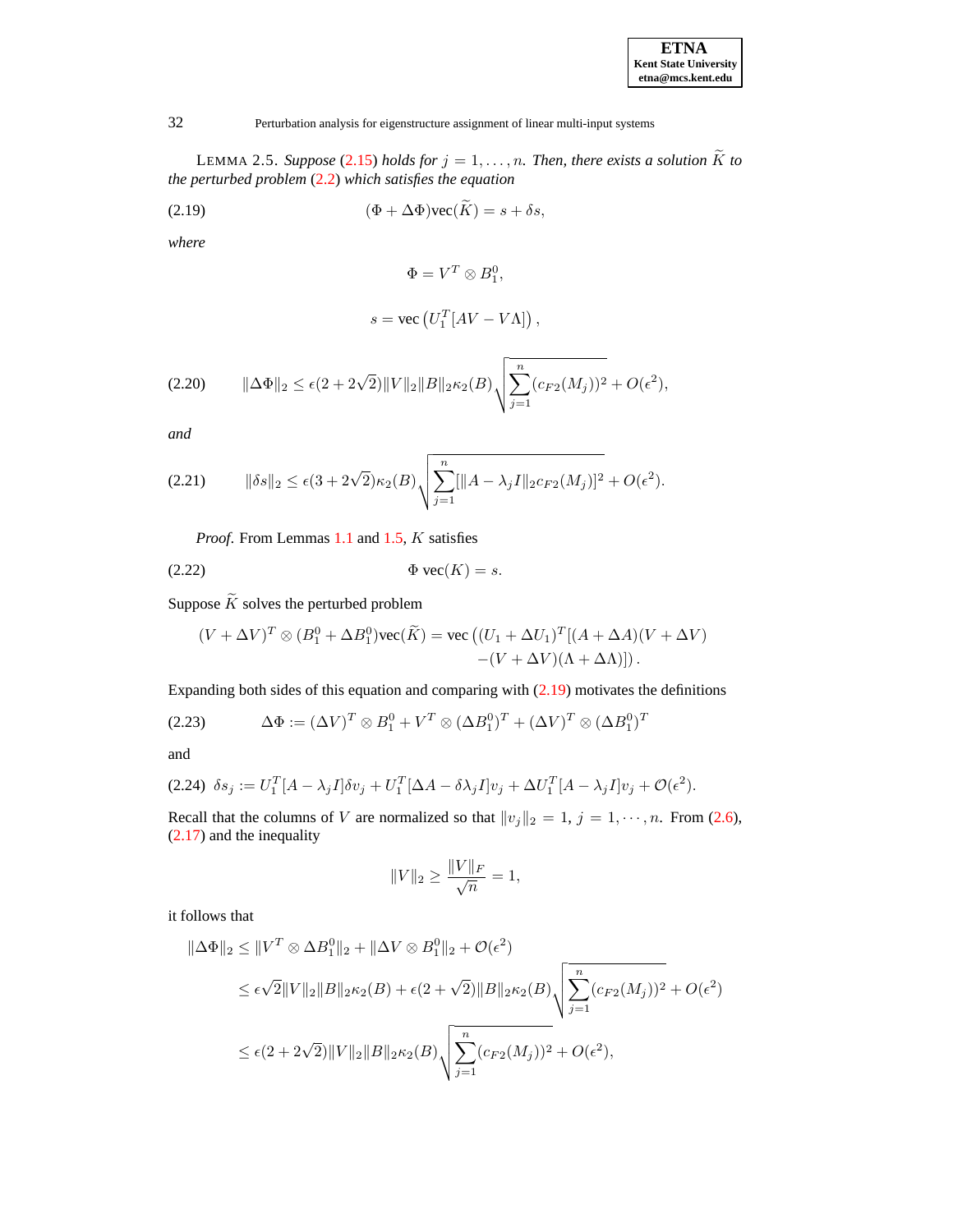and the result [\(2.20\)](#page-7-1) follows.

Then also

$$
\|\delta s_j\|_2 = \|U_1^T[A - \lambda_j I]\delta v_j + U_1^T[\Delta A - \delta \lambda_j I]v_j + \Delta U_1^T[A - \lambda_j I]v_j\|_2 + \mathcal{O}(\epsilon^2)
$$
  
\n
$$
\leq \epsilon \|A - \lambda_j I\|_2 \left( \frac{(2 + \sqrt{2})\kappa_2(B)c_{F2}(M_j)}{1 - \epsilon(2 + 2\sqrt{2})\kappa_2(B)c_{F2}(M_j)} + 1 + \sqrt{2}\kappa_2(B) \right)
$$
  
\n
$$
\leq \|A - \lambda_j I\|_2 \frac{\epsilon(3 + 2\sqrt{2})\kappa_2(B)c_{F2}(M_j)}{1 - \epsilon(2 + 2\sqrt{2})\kappa_2(B)c_{F2}(M_j)}.
$$

Therefore,

$$
(2.25) \qquad \|\delta s\|_2^2 \le \epsilon^2 \sum_{j=1}^n \left[ \|A - \lambda_j I\|_2^2 \left( \frac{(3 + 2\sqrt{2})\kappa_2(B)c_{F2}(M_j)}{1 - \epsilon(2 + 2\sqrt{2})\kappa_2(B)c_{F2}(M_j)} \right)^2 \right],
$$

<span id="page-8-1"></span>and the result  $(2.21)$  follows.  $\Box$ 

THEOREM 2.6. *Assume that*

$$
\epsilon(2+2\sqrt{2})\kappa_2(B)\|\Phi^{-1}\|_2\|V\|_2\|B\|_2\sqrt{\sum_{j=1}^n(c_{F2}(M_j))^2}<1,
$$

*so that inequality [\(2.4\)](#page-4-0) is satisfied and*

$$
\|\Phi^{-1}\|_2 \|\Delta\Phi\|_2 < 1.
$$

<span id="page-8-0"></span>*Then there exists a solution*  $\widetilde{K}$  *to the perturbed problem* [\(2.2\)](#page-3-1) *which satisfies* 

$$
(2.26)\|K - \widetilde{K}\|_{F} \le \epsilon \|\Phi^{-1}\|_{2}\kappa_{2}(B)\left((3 + 2\sqrt{2})\sqrt{\sum_{j=1}^{n}[\|A - \lambda_{j}I\|_{2}c_{F2}(M_{j})]^{2}}\right) + (2 + 2\sqrt{2})\|V\|_{2}\|B\|_{2}\|K\|_{F}\sqrt{\sum_{j=1}^{n}(c_{F2}(M_{j}))^{2}}\right) + \mathcal{O}(\epsilon^{2}).
$$

*Proof.* Combining [\(2.19\)](#page-7-0) and [\(2.22\)](#page-7-3) results in the equation

$$
\Phi(\text{vec}(K) - \text{vec}(\widetilde{K})) = -\delta s + \Delta \Phi \text{vec}(K) + \Delta \Phi(\text{vec}(\widetilde{K}) - \text{vec}(K)).
$$

It follows that

$$
||K - \widetilde{K}||_F \le ||\Phi^{-1}||_2 ||\delta s||_2 + ||\Phi^{-1}||_2 ||\Delta \Phi||_2 ||K||_F + ||\Phi^{-1}||_2 ||\Delta \Phi||_2 ||K - \widetilde{K}||_F,
$$

so that

$$
||K - \widetilde{K}||_F \le \frac{1}{1 - ||\Phi^{-1}||_2 ||\Delta\Phi||_2} (||\Phi^{-1}||_2 ||\delta s||_2 + ||\Phi^{-1}||_2 ||\Delta\Phi||_2 ||K||_F).
$$

Therefore, from Lemma [2.5,](#page-6-1)

$$
||K - \widetilde{K}||_F \le \left(\epsilon(3 + 2\sqrt{2})||\Phi^{-1}||_2 \kappa_2(B) \sqrt{\sum_{j=1}^n [||A - \lambda_j I||_2 c_{F2}(M_j)]^2}\right)
$$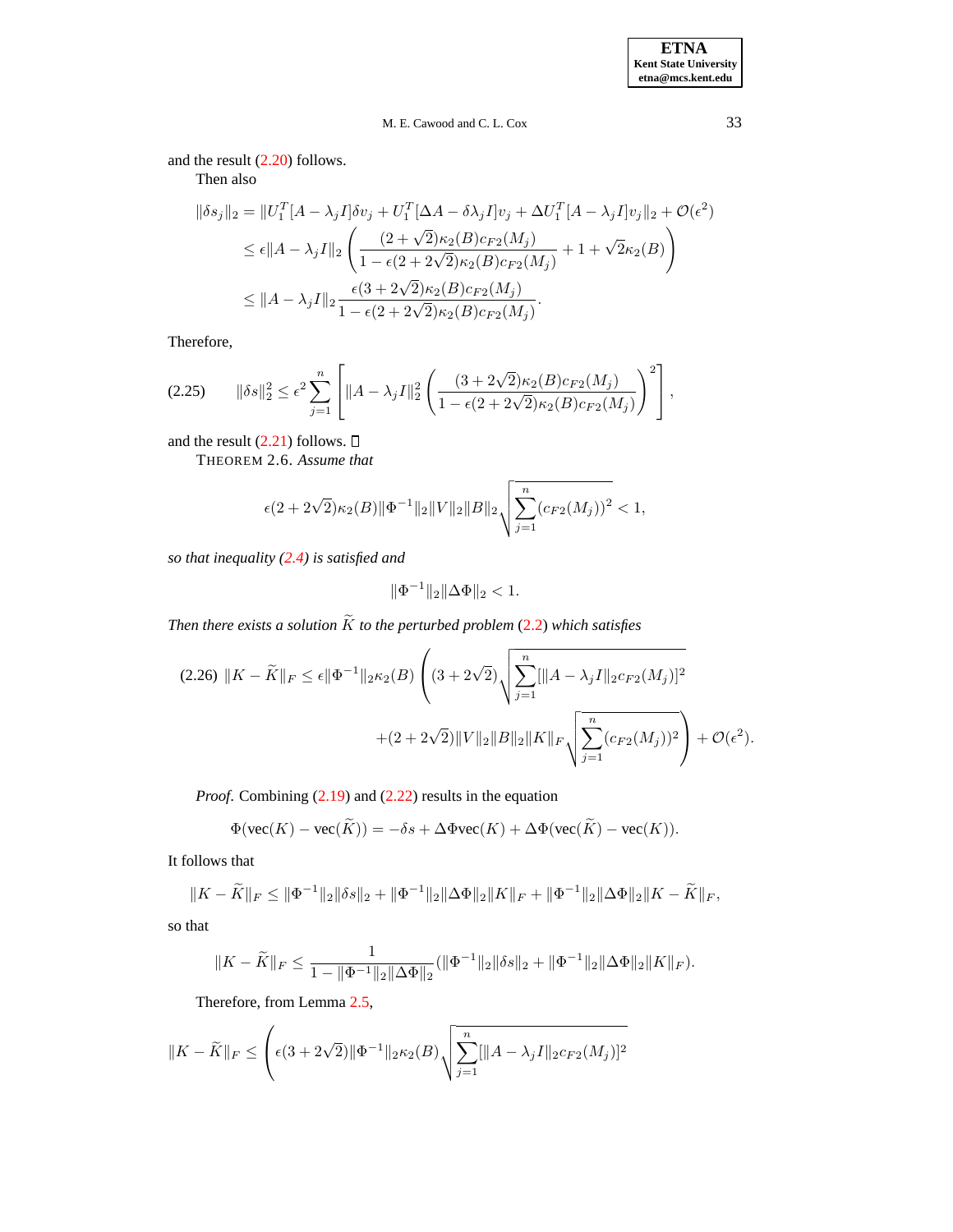34 Perturbation analysis for eigenstructure assignment of linear multi-input systems

$$
+\epsilon(2+2\sqrt{2})\kappa_2(B)\|\Phi^{-1}\|_2\|V\|_2\|B\|_2\|K\|_F\sqrt{\sum_{j=1}^n(c_{F2}(M_j))^2}
$$

$$
\left(1-\epsilon(2+2\sqrt{2})\kappa_2(B)\|\Phi^{-1}\|_2\|V\|_2\|B\|_2\sqrt{\sum_{j=1}^n(c_{F2}(M_j))^2}\right)+\mathcal{O}(\epsilon^2),
$$

and the result follows.

A difference between [\(2.26\)](#page-8-0) and the analogous result in [\[12\]](#page-16-2) is that  $||K||_F$  appears on the right hand side of [\(2.26\)](#page-8-0) whereas the right hand side of the result in [\[12\]](#page-16-2) contains  $\|\tilde{K}\|_2$ . Further comparisons between these two results appear in the numerical results found in §[4.](#page-9-0)

**3. Computational Effort.** The matrix V in Theorems [2.4](#page-6-2) and [2.6](#page-8-1) is assumed to be nonsingular and to satisfy  $(1.7)$ . The bulk of the effort in computing V is the construction of  $V_j$  for each distinct  $\lambda_j$ . Using real arithmetic and Householder reflections,  $O(n^3)$  operations are needed to calculate each  $V_i$ . Assuming *n* distinct eigenvalues, therefore, the computation of  $V_1, \ldots, V_n$  requires  $O(n^4)$  operations, and this effort is irrespective of the method used to construct V once the eigenspaces have been identified. Given  $V_1, \ldots, V_n$ , the algorithm in [\[10\]](#page-16-1), for example, constructs V using  $O(n^3) + O(n^2m)$ .

The bounds  $(2.17)$  and  $(2.26)$  involve the calculation of two-norms, and therefore singular values, of  $n$  different matrices. The operation count appearing subsequently assumes that the Golub-Reinsch SVD algorithm is used to compute the singular values of a given matrix [\[6\]](#page-16-10). For the bound [\(2.17\)](#page-6-0), calculating  $\kappa_2(B)$  and the norms  $||M_j^+||_2$ ,  $j = 1, 2, ..., n$ , requires approximately  $(4nm^2 - 4m^3/3)$  and  $(4n^2m^2 - 4m^4/3)$  flops, respectively. The calculation of  $||A - \lambda_j I||_F$ ,  $j = 1, ..., n$  requires  $5n^2 - 4n + 2$  flops. Therefore, neglecting lower-order terms, approximately  $(4n^2m^2 - 4m^4/3)$  flops are required to compute the bound [\(2.17\)](#page-6-0).

For the bound [\(2.26\)](#page-8-0), since  $\|\Phi^{-1}\|_2 = \|B^+\|_2 \|V^{-1}\|_2$ ,  $\|\Phi^{-1}\|_2$  may be computed more efficiently using the product  $||B^+||_2||V^{-1}||_2$ . Calculating  $||B^+||_2$  and  $\kappa_2(B)$  requires  $(4nm^2 - 4m^3)$  flops and calculating  $||V^{-1}||_2$  requires  $8n^3/3$  flops. To calculate  $||A - \lambda_j I||_2$ ,  $8/3n^3$  flops are required for each  $\lambda_j$ . Therefore,  $8n^4/3$  flops are required to calculate  $||A - \lambda_j I||_2$ ,  $j = 1, ..., n$ . Additionally,  $(4n^2m^2 - 4m^4/3)$  flops are required to compute  $||M_j^+||_2$ ,  $j = 1, 2, ..., n$ . Moreover,  $(2nm - 1)$  flops are required to calculate  $||K||_F$ . Therefore, neglecting lower order terms, approximately  $8n^4/3 + 4n^2m^2 - 4m^4/3$  are required to calculate the bound  $(2.26)$ . By way of comparison, since the bound in [\[12\]](#page-16-2) requires the calculation of  $\sigma_n([A - \lambda_j IB])$  for  $j = 1, 2, ..., n$ , approximately  $8n^4/3 + 4n^3m$  floating point operations are necessary. Therefore, the effort required to compute the bound [\(2.26\)](#page-8-0) is comparable to that in [\[12\]](#page-16-2).

<span id="page-9-0"></span>**4. Numerical Results.** In order to compare analytical results with computational results, for each example an ensemble of randomly-generated perturbations, satisfying  $(2.1)$ , was calculated. Out of each ensemble, the data which resulted in the largest perturbation in the result (denoted with a superscript '1') and the data which resulted in the smallest perturbation in the result (denoted with a superscript '2') are presented. In Examples [4.1](#page-10-0) and [4.3,](#page-12-0) computed results are compared with  $(2.17)$ . For these two examples, given a random perturbation, each matrix  $V^1$  was computed so that  $\|\tilde{V}^1 - V^1\|_F$  was maximized, where  $\tilde{V}^1$  was nearest to  $V^1$  in a least norm sense [\[15\]](#page-17-3). That is, for  $j = 1, ..., n$ ,  $v_j$  and  $\tilde{v}_j$  were computed so that

$$
\|\widetilde{v}_j - v_j\|_2 = \max_{\substack{v_j \in \mathcal{V}_j \\ \|v_j\|_2 = 1}} \min_{\widetilde{v}_j \in \widetilde{\mathcal{V}}_j} \|\widetilde{v}_j - v_j\|_2.
$$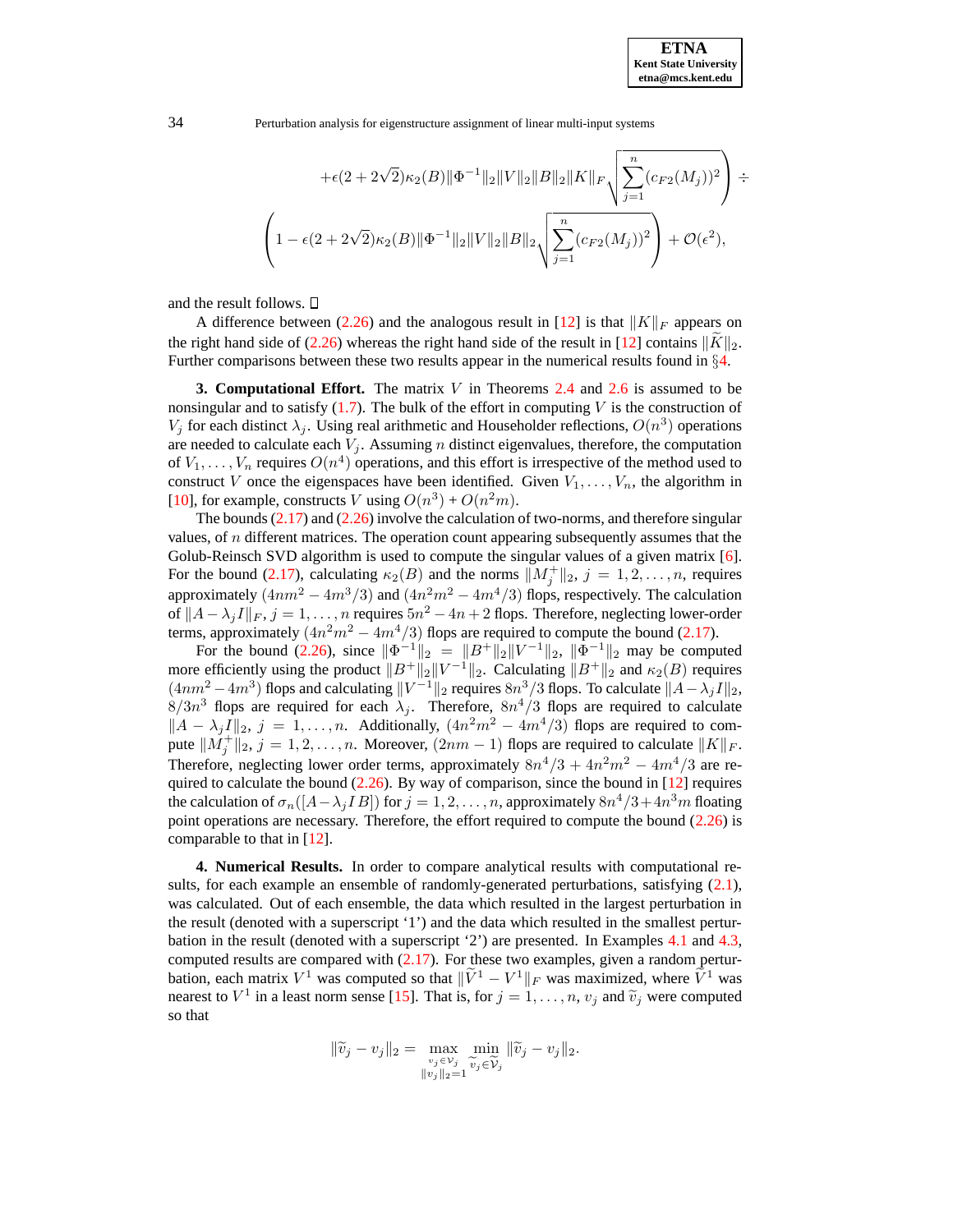#### M. E. Cawood and C. L. Cox 35

This calculation is consistent with the definition of the distance between subspaces in [\[15\]](#page-17-3) and was performed using the singular value decomposition [\[15\]](#page-17-3). In a similar manner,  $V^2$  and  $\tilde{V}^2$  were calculated so that  $\|\tilde{V}^2 - V^2\|_F$  was minimized.

In Examples [4.2](#page-11-0) and [4.4,](#page-14-0) computed results are compared with [\(2.26\)](#page-8-0). For these two examples, the algorithm in [\[10\]](#page-16-1) was used to compute V in order to minimize  $\kappa_2(V)$ . Other methods for computing V can be found in [\[16\]](#page-17-1). Given V and perturbations  $\widetilde{A}$ ,  $\widetilde{B}$ , and  $\widetilde{\Lambda}$ , of A, B, and  $\Lambda$ , respectively,  $\tilde{V}$  was calculated using the singular value decomposition so that  $\|\tilde{\vec{V}} - V\|_F$  was minimized. Once  $\tilde{V}$  was computed,  $\tilde{K}$  was calculated as the solution to the linear system [\(2.19\)](#page-7-0) so that  $(\widetilde{A} - \widetilde{B}\widetilde{K})\widetilde{V} = \widetilde{V}\widetilde{\Lambda}$ . The norm of the difference between K and  $\widetilde{K}$ , that is,  $\|\widetilde{K} - K\|_F$ , is compared to both the upper bound given by [\(2.26\)](#page-8-0) and the upper bound derived for the multi-input pole placement problem in  $[12]$ . Since the bound in  $[12]$  is a generalization of the bound derived in  $[14]$ , these numerical results also serve to compare the upper bound  $(2.26)$  with the result in [\[14\]](#page-17-2). It should be noted that although the upper bound in [\[12\]](#page-16-2) is for  $\|\widetilde{K} - K\|_2$ , the inequality  $\|\cdot\|_F \leq \sqrt{\text{rank}(K)} \|\cdot\|_2$  allows this upper bound to be used for  $\|\widetilde{K} - K\|_F$  [\[7\]](#page-16-11). All computations were performed on an Intel Celeron-based PC running Windows 98 using MATLAB version 5.3.

<span id="page-10-0"></span>*Example* 4.1. Consider the system  $(A, B)$  where

$$
A = \left[ \begin{array}{ccc} 0 & 0 & 0 \\ 0 & 0 & 0 \\ 1 & 0 & 0 \end{array} \right], \ B = \left[ \begin{array}{cc} 1 & 0 \\ 0 & 1 \\ 0 & 0 \end{array} \right],
$$

along with the eigenvalue matrix  $\Lambda = \text{diag}(-1, -1, -1.5)$ . For the maximum perturbation, the computed matrix of eigenvectors is

|         |                     | $0.49463199537210 -0.59937029244746 -0.70725907677428$ |                  |  |
|---------|---------------------|--------------------------------------------------------|------------------|--|
| $V^1 =$ |                     | $0.71461764483424 -0.53057563557225 -0.52675102469606$ |                  |  |
|         | $-0.49463199537210$ | 0.59937029244746                                       | 0.47150605118285 |  |

Define perturbations satisfying [\(2.1\)](#page-3-3) as

$$
\Delta A_1=\epsilon\left[\begin{array}{ccc} -0.21564477662453 & 0.28295205139480 & 0.49270485964721 \\ -0.05357721271427 & -0.06769241288139 & -0.20677488775496 \\ -0.50459970263128 & -0.53800232918814 & 0.19079147624726 \end{array}\right],
$$

$$
\Delta B_1 = \epsilon \left[\begin{array}{ccc} -0.36959236540992 & -0.01929590375419 \\ -0.24961697602371 & 0.34258048096381 \\ 0.72676019179571 & 0.39392734671949 \end{array}\right],
$$

 $\Delta\Lambda_1 = \epsilon \text{ diag}(0.13009539513388, -0.68669398496239, -0.69870789437494).$ 

For the minimum perturbation, the computed matrix of right eigenvectors is

|         | 0.70634080108141    | $-0.60492174830267$ | $-0.81949401635109$ |  |
|---------|---------------------|---------------------|---------------------|--|
| $V^2 =$ | 0.04653327256211    | 0.51782174236013    | 0.17307167530692    |  |
|         | $-0.70634080108141$ | 0.60492174830267    | 0.54632934423406    |  |

Define perturbations satisfying [\(2.1\)](#page-3-3) as

|                           | 0.55315682618267    | 0.02154667012989 | 0.13275833578443                                        |  |
|---------------------------|---------------------|------------------|---------------------------------------------------------|--|
| $\Delta A_2 = \epsilon +$ | $-0.22424698870527$ | 0.20277685783903 | $0.61139214347771$  ,                                   |  |
|                           |                     |                  | $-0.04972271936733 -0.12336744276203 -0.43935304375176$ |  |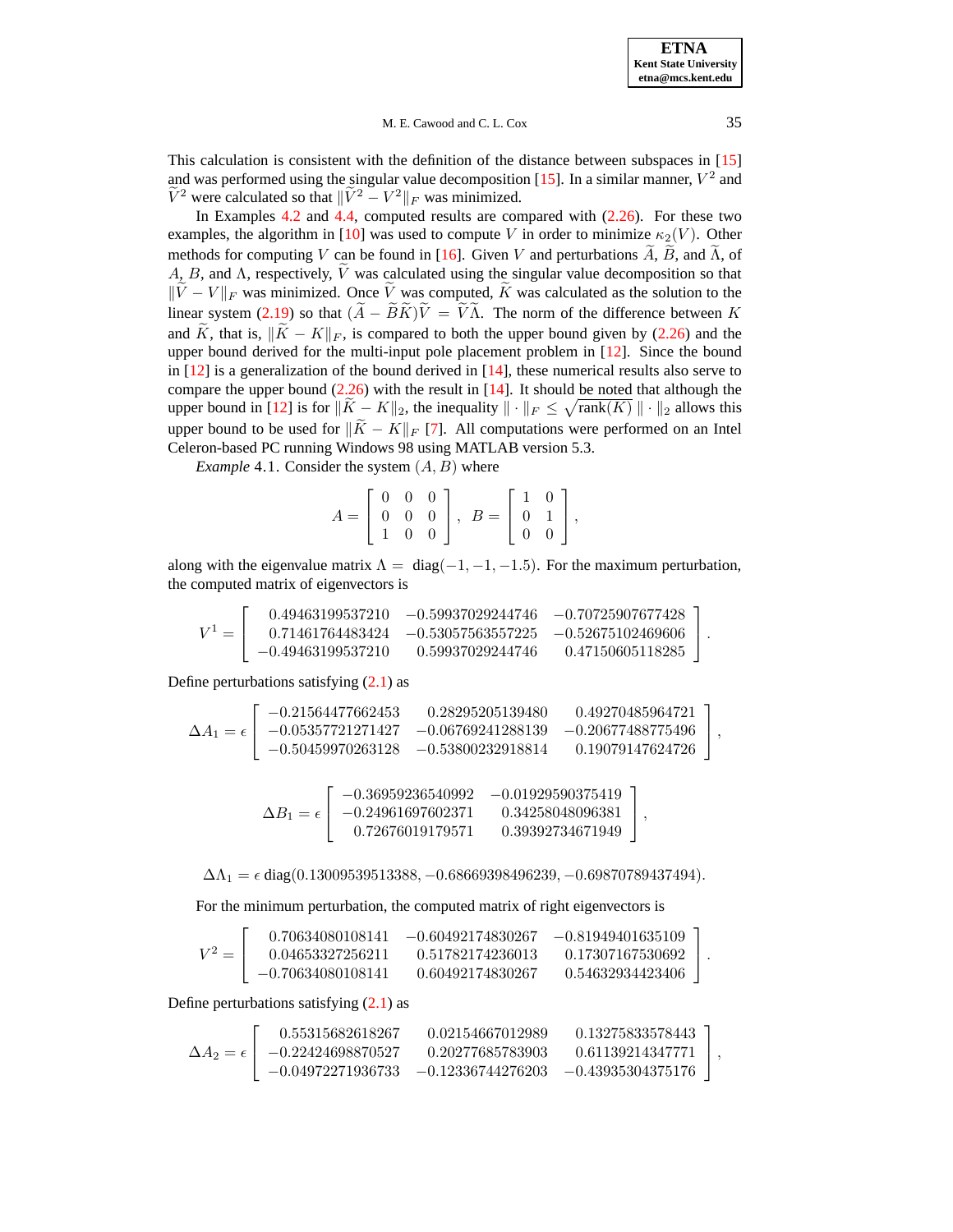36 Perturbation analysis for eigenstructure assignment of linear multi-input systems

$$
\Delta B_2 = \epsilon \left[\begin{array}{ccc} 0.26919917686954 & 0.03609568137167\\ -0.24717566122336 & 0.52105598100158\\ 0.06601086832521 & -0.76764335949926 \end{array}\right],
$$

$$
\Delta\Lambda_2 = \epsilon \operatorname{diag}(-0.36126442754700, 0.22876621756179, 0.11072784164490)
$$

In order to compare resulting perturbations of V with the upper bound in [\(2.17\)](#page-6-0), define  $\Delta_V$ as

$$
\Delta_V = \epsilon (2 + \sqrt{2}) \kappa_2(B) \sqrt{\sum_{j=1}^n (c_{F2}(M_j))^2}.
$$

Table [4.1](#page-11-1) displays results for a range of  $\epsilon$ -values. Note that the estimate given by [\(2.17\)](#page-6-0) is of the same order of magnitude as the computed value of  $\|\tilde{V}^1 - V^1\|_F$ .

TABLE 4.1 *Results for*  $\Delta$ <sub>*V</sub>*, *Example* [4.1](#page-10-0)</sub>

<span id="page-11-1"></span>

|                                                                                                                                              |  |  | 1.0e-02   1.0e-04   1.0e-06   1.0e-08   1.0e-10   1.0e-12   |  |
|----------------------------------------------------------------------------------------------------------------------------------------------|--|--|-------------------------------------------------------------|--|
| $\Delta$ v                                                                                                                                   |  |  | $8.6e-02$   8.6e-04   8.6e-06   8.6e-08   8.6e-10   8.6e-12 |  |
| $\  W^1 - V^1 \ _F$   2.0e-02   2.0e-04   2.0e-06   2.0e-08   2.0e-10   1.9e-12                                                              |  |  |                                                             |  |
| $\left  \begin{array}{c c c c c c} \hline \sqrt{2} & -V^2 \end{array} \right _F$   6.8e-15   2.4e-07   2.5e-09   2.5e-11   2.5e-13   3.5e-15 |  |  |                                                             |  |

<span id="page-11-0"></span>*Example* 4.2. With A and B as above, let

$$
K = \left[ \begin{array}{ccc} 0 & 0 & -1 \\ 0 & 1 & 0 \end{array} \right], \;\; V = \left[ \begin{array}{ccc} \frac{1}{\sqrt{2}} & 0 & \frac{1}{\sqrt{2}} \\ 0 & 1 & 0 \\ -\frac{1}{\sqrt{2}} & 0 & \frac{1}{\sqrt{2}} \end{array} \right], \;\; \Lambda = \; \text{diag}(-1,-1,1)
$$

Define perturbations satisfying  $(2.1)$  as

$$
\Delta A_1=\epsilon\left[\begin{array}{ccc} -0.02646755126766 & -0.37133013122124 & -0.32329657116399\\ -0.28959827450764 & -0.18364471536169 & -0.12370435133218\\ 0.03853719691009 & 0.32394645383195 & 0.39695213859877 \end{array}\right],
$$

$$
\Delta B_1 = \epsilon \left[\begin{array}{ccc} -0.11023089696840 & 0.40216789149869 \\ -0.34024244779514 & -0.23571317194120 \\ 0.58689170212728 & -0.55708405440022 \end{array}\right],
$$

 $\overline{a}$ 

 $\Delta\Lambda_1=\epsilon$ diag(−0.56095601039052, 0.01233336655997, −0.71310822652332),

$$
\Delta A_2 = \epsilon \left[\begin{array}{ccc} -0.36549298982614 & 0.32574118686489 & -0.14209090090193 \\ 0.12273704460413 & -0.34080917254253 & -0.00605430177760 \\ -0.28847482180794 & 0.40285602889843 & 0.05792323150546 \end{array}\right],
$$

$$
\Delta B_2=\epsilon\left[\begin{array}{ccc} 0.30944065088079 & -0.30483942789852\\ 0.11549631486344 & 0.61838896225908\\ 0.64435570671299 & 0.01951467987861 \end{array}\right],
$$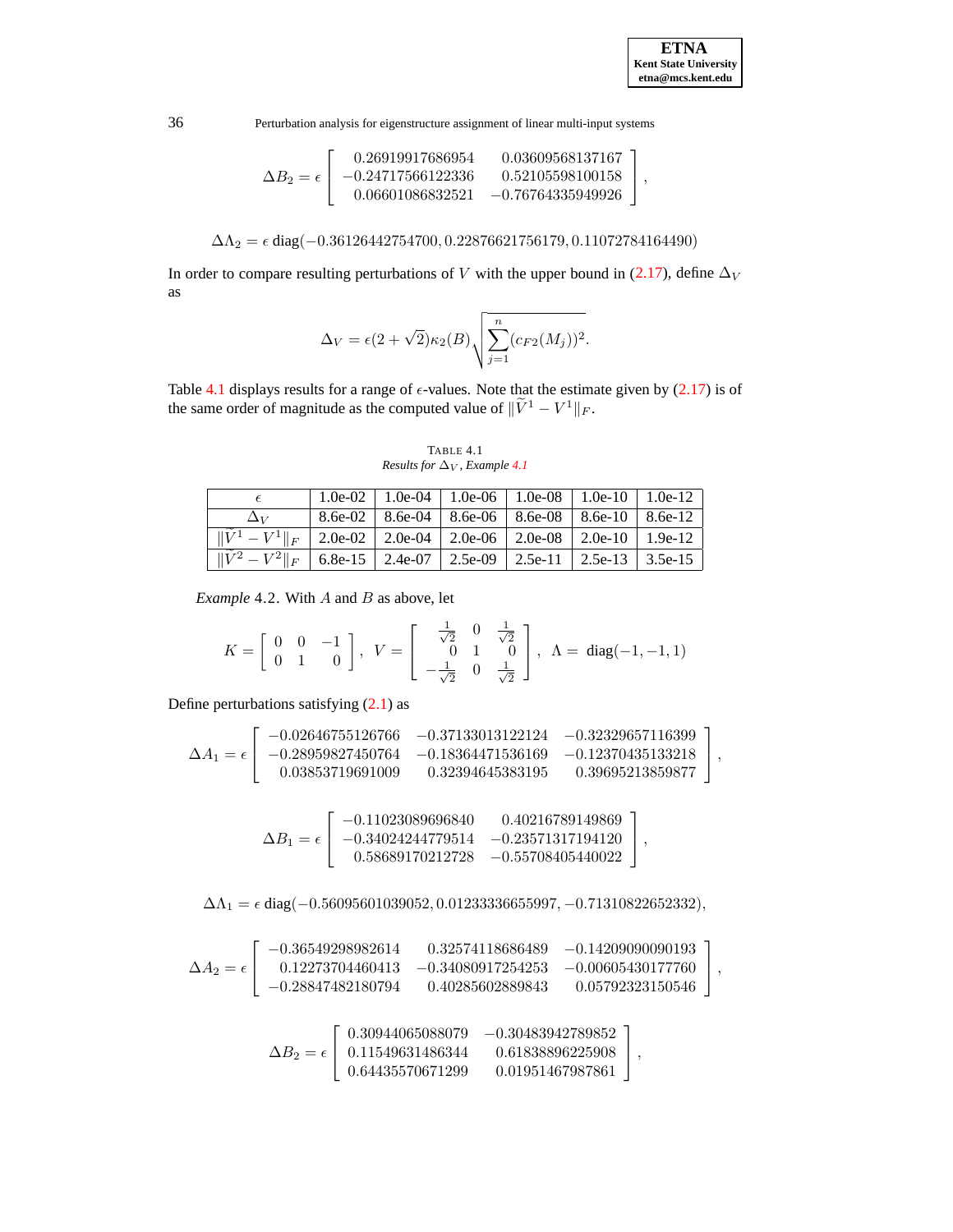and

$$
\Delta\Lambda_2 = \epsilon \operatorname{diag}(0.12907761526293, -0.59260614193590, 0.06863445367600).
$$

In order to compare resulting perturbations of  $K$  with the upper bound in [\(2.26\)](#page-8-0), define  $(\Delta_K)_{CC}$  as

(4.1) 
$$
(\Delta_K)_{CC} = \epsilon ||\Phi^{-1}||_2 \kappa_2(B) \left( (3 + 2\sqrt{2}) \sqrt{\sum_{j=1}^n [||A - \lambda_j I||_2 c_{F2}(M_j)]^2} + (2 + 2\sqrt{2}) ||V||_2 ||B||_2 ||K||_F \sqrt{\sum_{j=1}^n (c_{F2}(M_j))^2} \right).
$$

Note that this bound serves for both perturbations. Furthermore, define  $(\Delta_{K1})_{MX}$  and  $(\Delta_{K^2})_{MX}$  as upper bounds for  $\|\tilde{K}^1 - K\|_F$  and  $\|\tilde{K}^2 - K\|_F$ , respectively, in [\[12\]](#page-16-2). Ta-ble [4.2](#page-12-1) displays results for a range of  $\epsilon$ -values.

TABLE 4.2 *Results for*  $(\Delta_K)_{CC}$ *, Example [4.2](#page-11-0)* 

<span id="page-12-1"></span>

|                           | $1.0e-02$  | $1.0e-04$  | $1.0e-06$ | $1.0e-08$ | $1.0e-10$  | $1.0e-12$  |
|---------------------------|------------|------------|-----------|-----------|------------|------------|
| $(\Delta_K)_{CC}$         | $2.82e-01$ | 2.82e-03   | 2.82e-05  | 2.82e-07  | 2.82e-09   | $2.82e-11$ |
| $(\Delta_{K^1})_{MX}$     | 1.14e-01   | 1.13e-03   | 1.13e-05  | 1.13e-07  | 1.13e-09   | 1.13e-11   |
| $\ K^1 - K\ _F$           | 2.84e-02   | $2.84e-04$ | 2.84e-06  | 2.84e-08  | $2.84e-10$ | 2.84e-12   |
| $(\Delta_{K^2})_{MX}$     | 1.01e-01   | 1.01e-03   | 1.01e-05  | 1.01e-07  | 1.01e-09   | $1.01e-11$ |
| $\widetilde{\ K^2-K\ _F}$ | $4.94e-03$ | 4.96e-05   | 4.96e-07  | 4.96e-09  | $4.96e-11$ | 4.96e-13   |

<span id="page-12-0"></span>In this example, note that both the upper bound given by  $(2.26)$  and the upper bound given in [\[12\]](#page-16-2) are within one order of magnitude of  $\|\widetilde{K}^1 - K\|_F$ .

*Example* 4.3. [\[1\]](#page-16-0) Consider the system  $(A, B)$  where

$$
A = \left[\begin{array}{cccccccc} -20.0000 & 0 & 0 & 0 & 0 & 0 & 0 \\ 0 & -25.0000 & 0 & 0 & 0 & 0 & 0 \\ 0 & 0 & 0 & 0 & 1.0000 & 0 & 0 \\ -0.7440 & -0.0320 & 0 & -0.1540 & -0.0042 & 1.5400 & 0 \\ 0.3370 & -1.1200 & 0 & 0.2490 & -1.0000 & -5.2000 & 0 \\ 0.0200 & 0 & 0.0386 & -0.9960 & -0.0003 & -0.1170 & 0 \\ 0 & 0 & 0 & 0.5000 & 0 & 0 & -0.5000 \end{array}\right],
$$

$$
B = \left[ \begin{array}{cccccc} 20 & 0 & 0 & 0 & 0 & 0 & 0 \\ 0 & 25 & 0 & 0 & 0 & 0 & 0 \end{array} \right]^T
$$

along with the eigenvalues

$$
\{-2.0000 \pm 1.5000i, -1.5000 \pm 1.5000i, -20.0000, -25.0000, -0.5000\}.
$$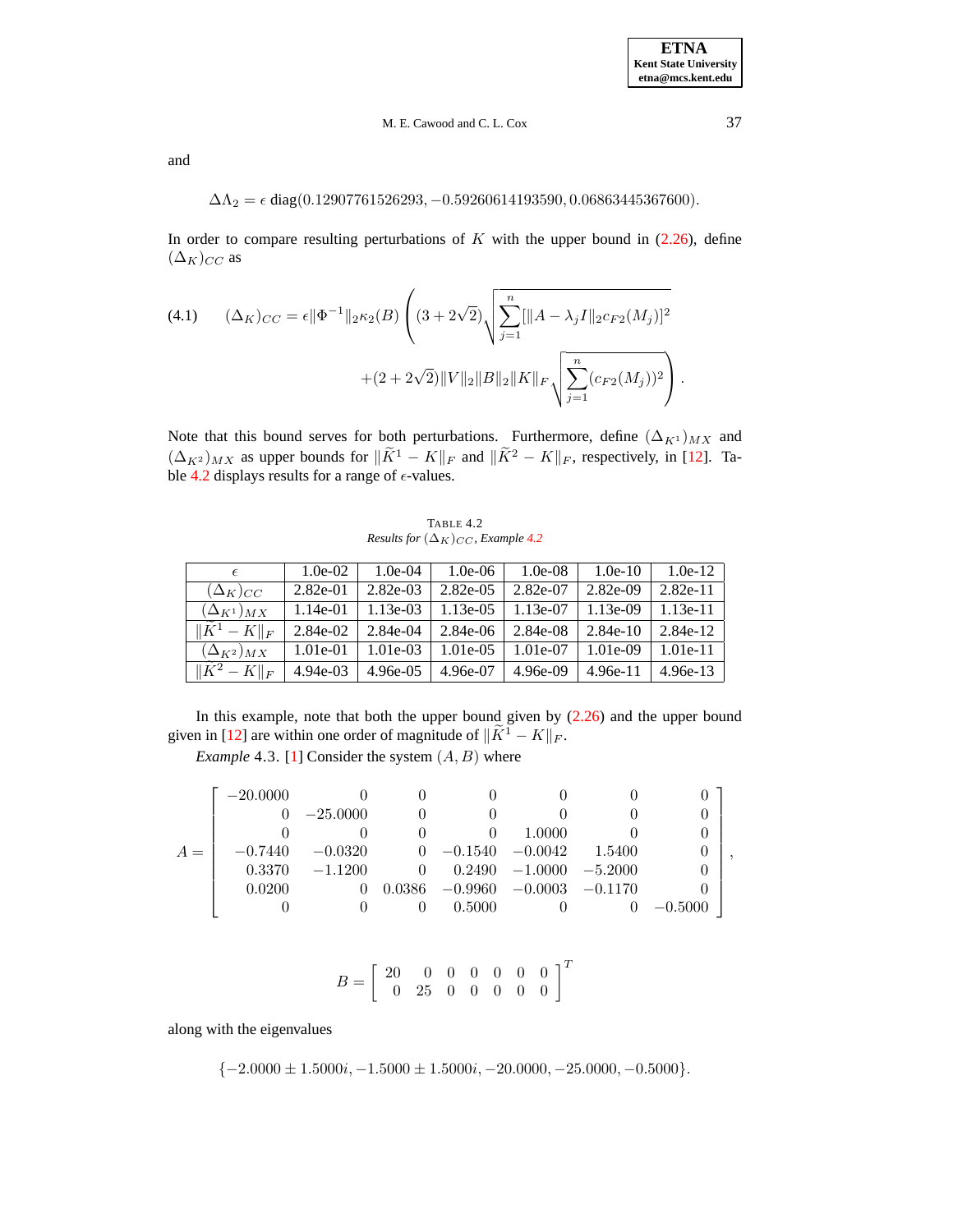.

,

,

38 Perturbation analysis for eigenstructure assignment of linear multi-input systems

For the maximum perturbation result, the computed eigenvectors are

| $0.6007 \pm 0.2800i$  | $0.5112 \pm 0.4112i$  | $-0.1351$ | $-0.9669$ | $-0.1566$ |
|-----------------------|-----------------------|-----------|-----------|-----------|
| $0.6249 \pm 0.0651i$  | $0.6098 \pm 0.0750i$  | 0.9890    | $-0.2536$ | 0.4343    |
| $0.0831 \mp 0.0961i$  | $0.1434 \pm 0.0041i$  | $-0.0030$ | $-0.0001$ | 0.7495    |
| $0.1295 \pm 0.1542i$  | $0.1018 \pm 0.2256i$  | $-0.0035$ | $-0.0293$ | $-0.0000$ |
| $-0.0220 \pm 0.3167i$ | $-0.2089 \pm 0.2211i$ | 0.0607    | 0.0020    | $-0.3748$ |
| $-0.0023 \pm 0.0788i$ | $-0.0496 \pm 0.1028i$ | $-0.0000$ | $-0.0004$ | $-0.0677$ |
| $0.0041 \mp 0.0473i$  | $0.0364 \pm 0.0582i$  | 0.0001    | 0.0006    | $-0.2829$ |

Define perturbations satisfying  $(2.1)$  as

 $\Delta A_1 =$ 

| εI |  | $2.2656$ $-2.0906$ $2.8754$ $3.5109$<br>$2.3509$ $2.7341$ $-2.1501$ $2.8360$ |  | $-3.8192$ $-3.3826$ $0.0820$ $-0.9856$ $1.8974$ $2.5714$ $3.2129$ ]<br>$3.4555$ $2.1405$ $1.6639$ $-2.4112$ $0.4222$ $-1.3083$ $-2.3635$<br>$1.4215$ $0.0840$ $-1.9934$<br>$2.5907 -1.5920 0.3138$<br>$-1.2737$ $-1.6610$ $1.8700$ $-2.8914$ $1.6040$ $-1.6882$ $1.8227$<br>$-2.3913$ $-1.5716$ $0.7964$ $2.8471$ $-3.5891$ $2.8926$ $-2.3599$<br>$\vert$ -0.7342 2.7644 3.8267 -1.9896 -1.9955 2.4706 -2.8546 |
|----|--|------------------------------------------------------------------------------|--|----------------------------------------------------------------------------------------------------------------------------------------------------------------------------------------------------------------------------------------------------------------------------------------------------------------------------------------------------------------------------------------------------------------|

$$
\Delta B_1 = \epsilon \begin{bmatrix} 8.1053 & -1.8532 \\ -1.7706 & -1.4891 \\ -9.5757 & 4.1846 \\ 6.8511 & 2.6593 \\ 3.4265 & -0.5449 \\ -7.0891 & 11.5788 \\ -7.9824 & 11.2792 \end{bmatrix},
$$

and

 $\Delta\Lambda_1 = \epsilon \text{ diag}(0.3560 \pm 0.4559i, -0.5490 \pm 0.1466i, 2.4850, 6.1808, 0.0178).$ 

For the minimum perturbation, the computed eigenvectors are

 $\overline{a}$ 

| $-0.4152 \pm 0.2351i$ | $-0.3715 \pm 0.2613i$ | $-0.2547$ | 0.8654    | 0.1166    |  |
|-----------------------|-----------------------|-----------|-----------|-----------|--|
| $0.6122 \pm 0.3133i$  | $0.5418 \pm 0.3085i$  | 0.9650    | 0.5002    | $-0.3233$ |  |
| $0.0569 \pm 0.1879i$  | $0.1517 \pm 0.2128i$  | $-0.0031$ | $-0.0004$ | $-0.5580$ |  |
| $-0.0720 \pm 0.1070i$ | $-0.0662 \pm 0.1362i$ | $-0.0080$ | 0.0265    | 0.0000    |  |
| $0.1682 \pm 0.4612i$  | $0.0916 \pm 0.5468i$  | 0.0615    | 0.0110    | 0.2790    |  |
| $0.0032 \pm 0.0477i$  | $0.0226 \pm 0.0638i$  | $-0.0001$ | 0.0004    | 0.0504    |  |
| $-0.0058 \pm 0.0298i$ | $-0.0213 \pm 0.0362i$ | 0.0002    | $-0.0005$ | $-0.7000$ |  |

Define perturbations satisfying  $(2.1)$  as

 $\Delta A_2 =$ 

| 3.0760                                                                 |                                                                    |  | $2.6045$ $-1.4300$ $3.1049$ $2.6324$ $2.2352$ $-3.2888$ ]       |
|------------------------------------------------------------------------|--------------------------------------------------------------------|--|-----------------------------------------------------------------|
|                                                                        | $2.3436$ $0.4874$ $3.7785$ $2.3391$ $-0.3691$ $3.7375$ $-0.2633$   |  |                                                                 |
|                                                                        | $-0.0472$ $-1.4392$ $3.0293$ $-2.7895$ $0.2311$ $-2.9460$ $1.4481$ |  |                                                                 |
| $\epsilon$   $-2.8082$ $-1.7018$ $-1.2077$ 1.1342 1.5224 2.9446 3.7304 |                                                                    |  |                                                                 |
|                                                                        | $-0.4955$ 2.2313 $-2.9869$ 0.4704 2.6611 $-1.9103$ 0.6989          |  |                                                                 |
|                                                                        | $-1.9873$ $3.8598$ $-1.6331$ $0.6989$ $-2.6065$ $2.6475$ $-0.7115$ |  |                                                                 |
|                                                                        |                                                                    |  | $-0.0875$ 3.9339 $-3.5926$ $-0.9245$ $-0.2940$ $-1.2704$ 3.6772 |
|                                                                        |                                                                    |  |                                                                 |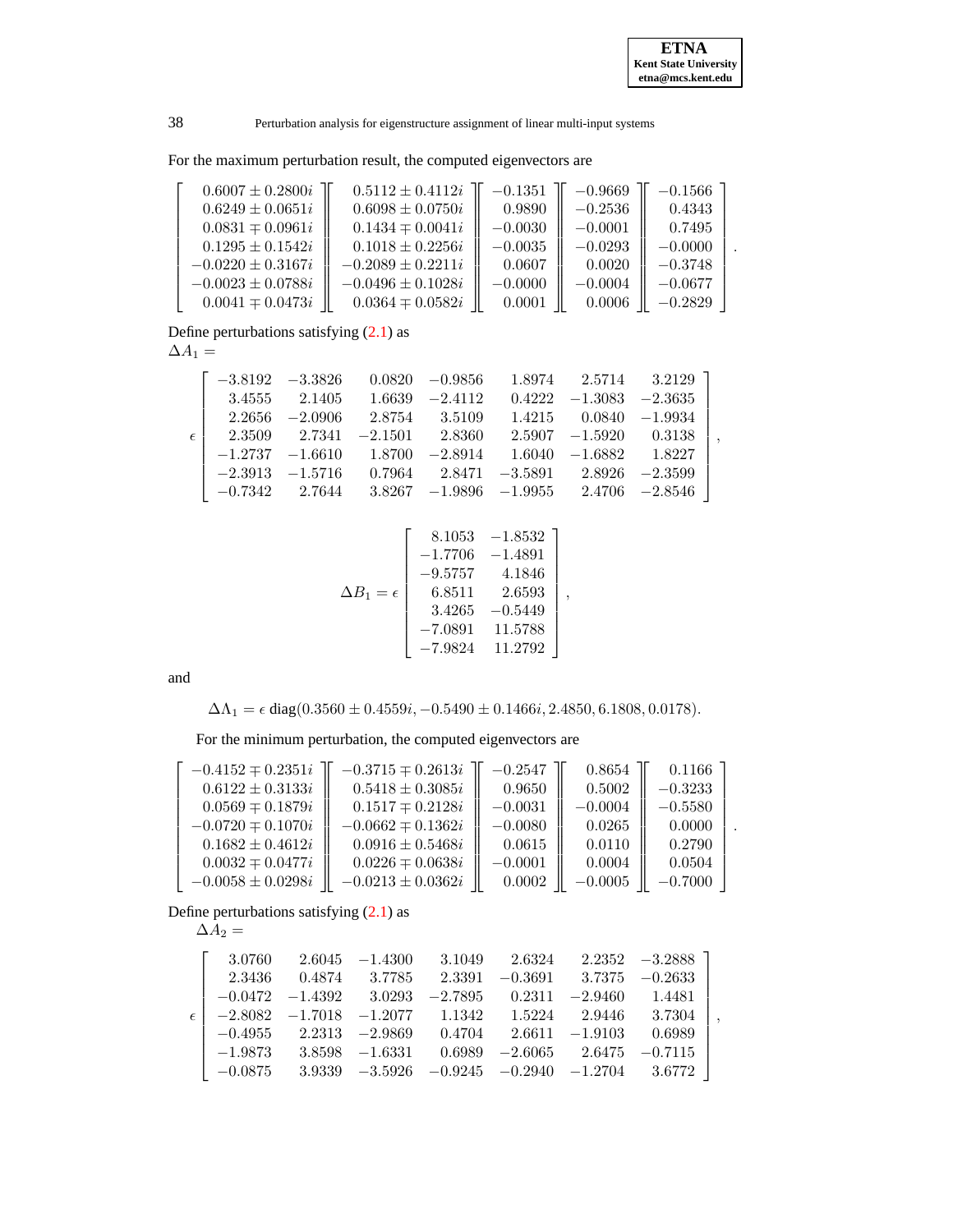M. E. Cawood and C. L. Cox 39

$$
\Delta B_2 = \epsilon \begin{bmatrix} 9.3574 & 7.8692 \\ 4.5651 & 5.0172 \\ -7.9163 & -7.7619 \\ -6.7618 & -7.5011 \\ 5.7692 & -5.8986 \\ -6.6062 & -5.7049 \\ 7.2259 & -2.8500 \end{bmatrix},
$$

and

$$
\Delta\Lambda_2 = \epsilon \operatorname{diag}(0.1841 \mp 0.5068i, -0.2936 \pm 0.2815i, -0.6861, 5.8224, -0.0671).
$$

Table [4.3](#page-14-1) displays results for a range of  $\epsilon$ -values. Note that the estimate given by [\(2.17\)](#page-6-0) is one order of magnitude greater then the computed value of  $\|\tilde{V}^1 - V^1\|_F$ .

<span id="page-14-1"></span>

|                   | $1.0e-07$  | $1.0e-09$  | $1.0e-11$  | $1.0e-13$   |
|-------------------|------------|------------|------------|-------------|
| $\Delta_V$        | $2.91e-04$ | 2.91e-06   | 2.91e-08   | $2.91e-10$  |
| $  \mathbf{r}z  $ | 2.97e-05   | 2.97e-07   | 2.97e-09   | $2.97e-011$ |
|                   | 4.19e-07   | $4.19e-09$ | $4.19e-11$ | $4.19e-13$  |

TABLE 4.3 *Results for*  $\Delta$ <sub>*V</sub>*, *Example* [4.3](#page-12-0)</sub>

*Example* 4.4. With A, B and eigenvalues as in Example [4.3](#page-12-0)*,* computed eigenvectors

<span id="page-14-0"></span>

| $0.5525 \pm 0.2293i$  | $0.0463 \pm 0.3533i$  | $-0.9980$ | $-0.3466$ | 0.1182    |
|-----------------------|-----------------------|-----------|-----------|-----------|
| $-0.2073 \pm 0.5166i$ | $-0.8124 \pm 0.0415i$ | $-0.0482$ | 0.9367    | $-0.3279$ |
| $0.1929 \pm 0.0626i$  | $-0.0761 \pm 0.1694i$ | $-0.0008$ | $-0.0019$ | $-0.5660$ |
| $0.1683 \pm 0.0164i$  | $0.0613 \pm 0.1126i$  | $-0.0374$ | $-0.0092$ | 0.0000    |
| $-0.4797 \pm 0.1641i$ | $-0.1399 \pm 0.3683i$ | 0.0151    | 0.0487    | 0.2830    |
| $0.0436 \pm 0.0446i$  | $0.0612 \pm 0.0144i$  | $-0.0009$ | $-0.0001$ | 0.0511    |
| $-0.0253 \pm 0.0308i$ | $-0.0354 \pm 0.0032i$ | 0.0010    | 0.0002    | 0.6895    |

and

|  |  |  |  | $K =$ 0.1693 -0.0972 0.8889 -4.2885 0.5320 4.0489 -0.0311                                               |  |
|--|--|--|--|---------------------------------------------------------------------------------------------------------|--|
|  |  |  |  | $\vert -0.0301 \quad 0.0937 \quad -4.6356 \quad -0.5097 \quad -2.2873 \quad 1.7809 \quad -2.4823 \vert$ |  |

define perturbations satisfying [\(2.1\)](#page-3-3) as  $\Lambda$   $\Lambda$ 

|--|--|

|              |  |                                                                     |  | $1.0818$ $-0.5301$ $-3.2246$ $-0.9528$ $-3.6388$ $1.2752$ $-2.6901$ |
|--------------|--|---------------------------------------------------------------------|--|---------------------------------------------------------------------|
|              |  | $-3.7376$ $2.4787$ $0.6683$ $-0.6055$ $2.6487$ $1.5129$ $2.3012$    |  |                                                                     |
|              |  | $-1.0068$ $-0.0985$ $1.8877$ $-2.2400$ $-2.1470$ $3.0329$ $-4.1027$ |  |                                                                     |
| $\epsilon$ l |  | $1.4494$ $1.1704$ $0.0023$ $3.2571$ $2.6906$ $-2.7734$ $1.1614$     |  |                                                                     |
|              |  | $1.2856$ $0.0208$ $4.0648$ $-2.6443$ $-2.2752$ $2.2656$ $3.8843$    |  |                                                                     |
|              |  | $-3.8387$ $-2.0093$ $-2.5948$ $-0.5333$ $3.0975$ $-2.2155$          |  | 2.3436                                                              |
|              |  | $0.0592$ $-0.2996$ $-1.8969$ $0.8775$ $2.0849$ $1.8696$             |  | $3.9161$                                                            |

,

,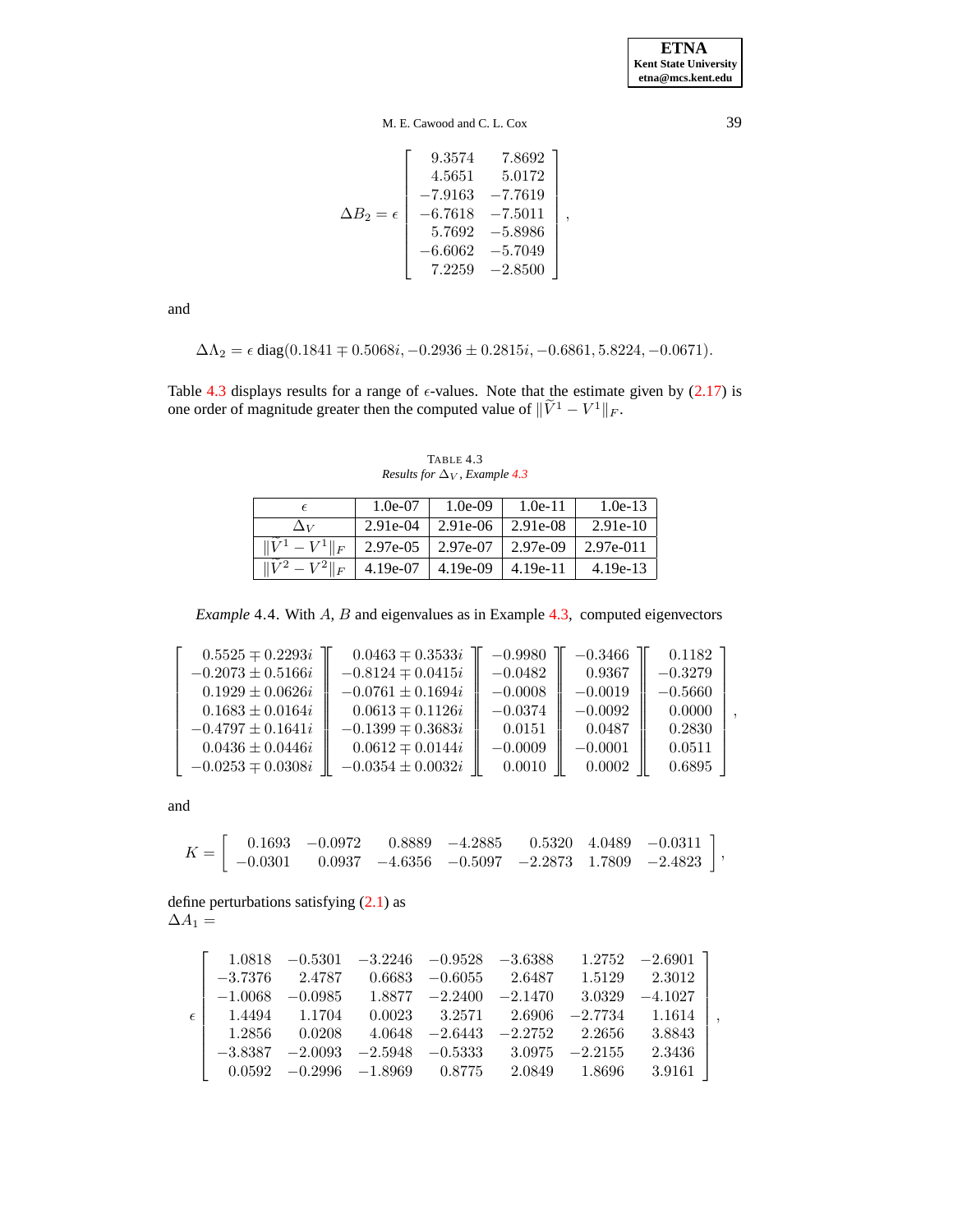40 Perturbation analysis for eigenstructure assignment of linear multi-input systems

$$
\Delta B_1 = \epsilon \left[\begin{array}{ccc} -12.2212 & -10.4005 \\ 1.0649 & 5.3107 \\ -3.1903 & 2.8906 \\ 0.6625 & 1.3633 \\ -1.6827 & 1.0726 \\ 3.7369 & -13.5984 \\ -0.0950 & -10.6973 \end{array}\right],
$$

$$
\Delta\Lambda_1=\epsilon\operatorname{diag}(-0.0301\mp0.2104i,0.1588\mp0.3612i,1.9563,0.0275,0.0466),
$$

$$
\Delta A_2 =
$$

| 0.5828<br>$\epsilon$   $-0.6373$ 1.0905 $-3.3759$           | $2.5052$ $0.2798$ $1.1927$ $-1.0432$ $-1.9981$ $-3.9968$<br>$-3.9275$ $3.8399$ $4.0487$<br>$0.6396 -3.4510 -1.2366$ $1.9567 -1.9062$ $0.4253 -0.1461$<br>$-3.3654$ $2.5050$ $-1.3715$ $0.2911$ $-0.0656$ $-1.4468$ $-3.9716$ |  | 2.6892  0.4788  3.1016  3.4917<br>$2.8012$ $1.0362$ $-1.4872$ $-2.7135$ | 3.5501 0.7677 -0.0470 0.6981 3.6748 2.3717 -0.1520 |  |
|-------------------------------------------------------------|------------------------------------------------------------------------------------------------------------------------------------------------------------------------------------------------------------------------------|--|-------------------------------------------------------------------------|----------------------------------------------------|--|
| $\vert$ 1.4148 0.8038 2.8124 -3.6424 0.3130 -3.3626 -1.2145 |                                                                                                                                                                                                                              |  |                                                                         |                                                    |  |

$$
\Delta B_2 = \epsilon \begin{bmatrix} 3.3611 & 7.4928 \\ 12.2752 & 6.4126 \\ 2.9557 & 0.8021 \\ -6.0221 & -6.6566 \\ -0.0368 & 12.0282 \\ 6.3241 & -7.8475 \\ -1.2250 & -5.2959 \end{bmatrix},
$$

and

 $\Delta\Lambda_2 = \epsilon \text{ diag}(-0.3548 \mp 0.0969i, 0.5605 \mp 0.4749i, 0.7368, -0.9905, -0.1539).$ 

Table [4.4](#page-15-0) displays results for a range of  $\epsilon$ -values.

<span id="page-15-0"></span> $\epsilon$  1.0e-05 1.0e-07 1.0e-09 1.0e-11 1.0e-13  $(\Delta_K)_{CC}$  | 2.43e-00 | 2.43e-02 | 2.43e-04 | 2.43e-06 | 2.43e-08  $(\Delta_{K^1})_{MX}$  | 1.56e+02 | 1.56e-00 | 1.56e-02 | 1.56e-04 | 1.56e-06  $\frac{\|\tilde{K}^1 - K\|_F}{(\Delta_{K^2})_{MX}}$  1.08e-02 1.08e-04 1.08e-06 1.08e-08 1.08e-10<br>( $\Delta_{K^2}$ ) $_{MX}$  1.49e+02 1.49e-00 1.49e-02 1.49e-04 1.49e-06  $(\Delta_{K^2})_{\underline{MX}}$  $\|\widetilde{K}^2 - K\|_F$  7.63e-04 7.64e-06 7.64e-08 7.64e-10 7.63e-12

TABLE 4.4 *Results for*  $(\Delta_K)_{CC}$ *, Example [4.4](#page-14-0)* 

Note that the upper bound given by [\(2.26\)](#page-8-0) is two orders of magnitude tighter than the upper bound given in [\[12\]](#page-16-2). This example points out one of the main differences between the upper bound given by  $(2.26)$  and the upper bound in [\[12\]](#page-16-2). The bound in  $(2.26)$  includes the condition number of the matrix of right eigenvectors, whereas the bound in [\[12\]](#page-16-2) includes the condition number of the closed-loop matrix  $(A-BK)$ . For this example,  $\kappa_2(V) = 28.0115$ ,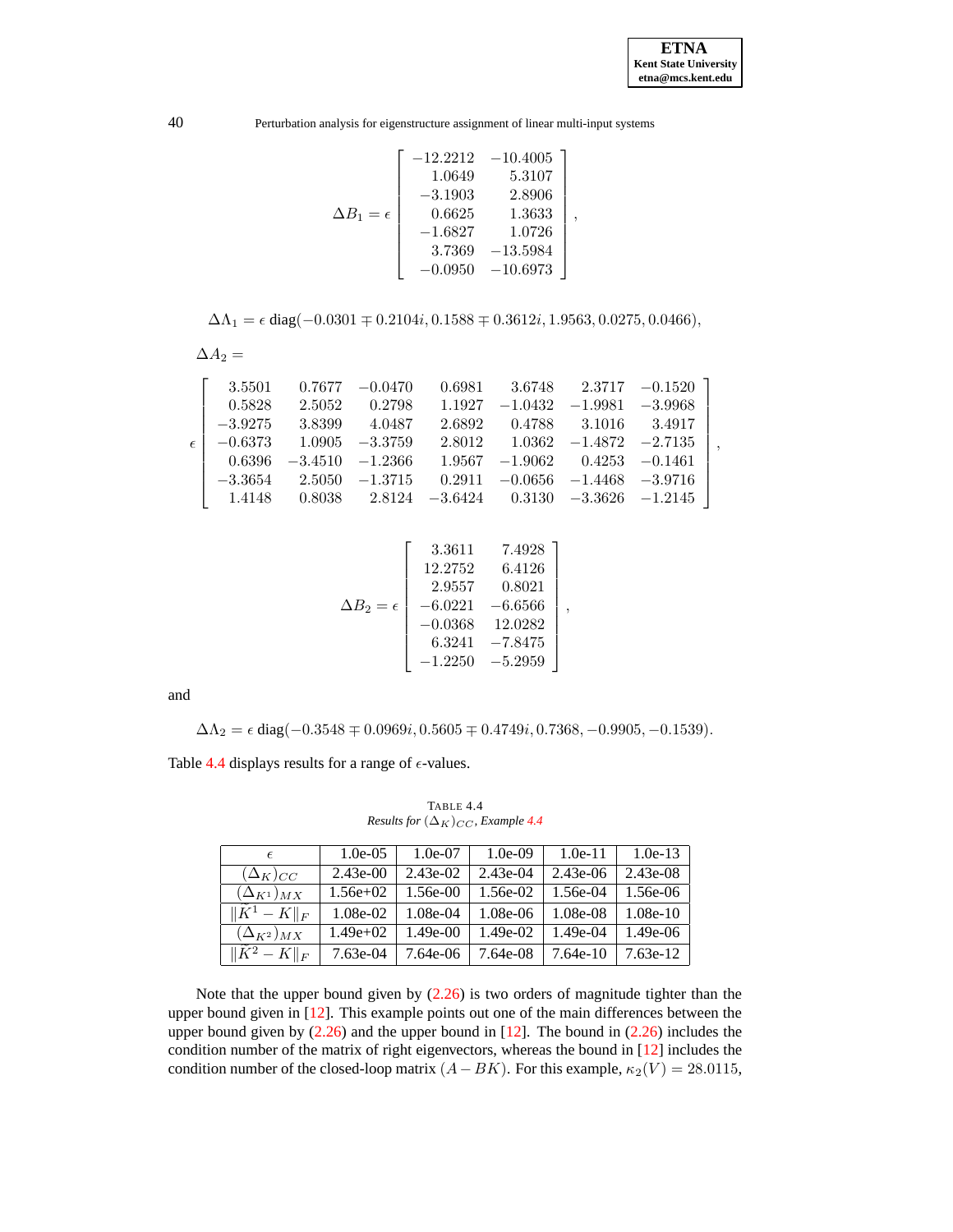and  $\kappa_2(A - BK) = 620.8399$ . It may be possible to combine the best features of these two bounds into a "hybrid" bound which supercedes both results.

Using the method in [\[17\]](#page-17-4), a distance,  $d$ , to the nearest uncontrollable system, was computed for each example. For Example 1,  $d = 1$ , and the computed results based on [\(2.26\)](#page-8-0) and the analogous result in [\[12\]](#page-16-2) were each within one order of magnitude of the true perturbation. For Example 2, where  $d = 0.037$ , [\(2.26\)](#page-8-0) yielded a result two orders of magnitude larger than the exact value while the bound in [\[12\]](#page-16-2) produced a value four orders of magnitude larger than the exact value. These results are consistent with the following observations. First, the denominator in the perturbation bound for K in  $[12]$  contains a term closely related to the distance to uncontrollability. A similar term appears in [\(2.26\)](#page-8-0) in a more subtle manner. In [\[5\]](#page-16-6), it is shown that  $\kappa_2(V)$  is bounded below by a factor which is inversely proportional to the distance to uncontrollability. And  $\kappa_2(V)$  is present in [\(2.26\)](#page-8-0) through the term  $\|\Phi^{-1}\|_2 \|V\|_2$ . A topic for future study is the relationship between distance to uncontrollability, condition number of the eigenvector matrix, and the perturbation bound for the gain matrix  $K$ .

**5. Conclusion.** This paper contains a perturbation analysis of the multi-input eigenstructure assignment problem. Upper bounds for perturbations on the eigenvector matrix are derived even though this matrix is not unique. Upper bounds on perturbations in the gain matrix are developed. All bounds are to first order in the relative perturbations in the data.

Numerical results for a range of perturbations are provided, confirming analytical results.

Although numerical results are reasonably close to predicted bounds, tighter analytical results may be obtainable. It may be possible to redo the analysis using an alternate definition to that in [\(2.14\)](#page-5-4), which is smaller and thus closer to the true condition number of  $M_i$ . Also, it may be worthwhile to derive entry-wise perturbation results, especially for sparse systems such as in Examples [4.3](#page-12-0) and [4.4.](#page-14-0)

**6. Acknowledgement.** The authors thank the anonymous referees for helpful comments. Helpful suggestions from Professors Vincent Ervin and William Moss are also acknowledged.

#### REFERENCES

- <span id="page-16-0"></span>[1] A. N. ANDRY, E. Y. SHAPIRO, AND J. C. CHUNG, *Eigenstructure assignment for linear systems*,IEEE Trans. Aerosp. Electron. Syst., 19 (1983), pp. 711–729.
- <span id="page-16-4"></span>[2] M. ARNOLD, *Conditioning for the Eigenvalue Assignment Problem*, PhD thesis, Northern Illinois University, 1992.
- <span id="page-16-8"></span><span id="page-16-7"></span>[3] K. E. ATKINSON, *An Introduction to Numerical Analysis*, John Wiley and Sons, 2nd ed., 1989.
- [4] X.-W. CHANG, C. C. PAIGE, AND G. W. STEWART, *Perturbation analyses for the QR factorization*, SIAM J. Matrix Anal. Appl., 18 (1997), pp. 775–791.
- <span id="page-16-6"></span>[5] J. W. DEMMEL, *On condition numbers and the distance to the nearest ill-posed problem*, Numer. Math., 51 (1987), pp. 251–289.
- <span id="page-16-10"></span>[6] G. H. GOLUB, S. NASH, AND C. V. LOAN, A Hessenberg-Schur method for the problem  $AX + XB =$ C,IEEE Trans. Automat. Control , 24 (1979), pp. 909–913.
- <span id="page-16-11"></span>[7] N. J. HIGHAM, *Accuracy and Stability of Numerical Algorithms*, Society for Industrial and Applied Mathematics, Philadelphia, 1996.
- <span id="page-16-9"></span>[8] R. A. HORN AND C. R. JOHNSON, *Topics in Matrix Analysis*, Cambridge University Press, New York, 1994.
- [9] T. KAILATH, *Linear Systems*, Prentice-Hall, Inc., Englewood Cliffs, New Jersey, 1980.
- <span id="page-16-3"></span><span id="page-16-1"></span>[10] J. KAUTSKY, N. K. NICHOLS, AND P. VAN DOOREN, *Robust pole assignment in linear state feedback*,Internat. J. Control, 41 (1985), pp. 1129–1155.
- <span id="page-16-5"></span>[11] V. MEHRMANN AND H. XU, *An analysis of the pole placement problem. I. The single input case*, Electron. Trans. on Numer. Anal., 4 (1996), pp. 89–105.

<http://etna.mcs.kent.edu/vol.4.1996/pp89-105.dir/pp89-105.pdf>.

<span id="page-16-2"></span>[12] V. MEHRMANN AND H. XU, *An analysis of the pole placement problem. II. The multi-input case*, Electron. Trans. on Numer. Anal., 5 (1997), pp. 77–97. <http://etna.mcs.kent.edu/vol.5.1997/pp77-97.dir/pp77-97.pdf>.